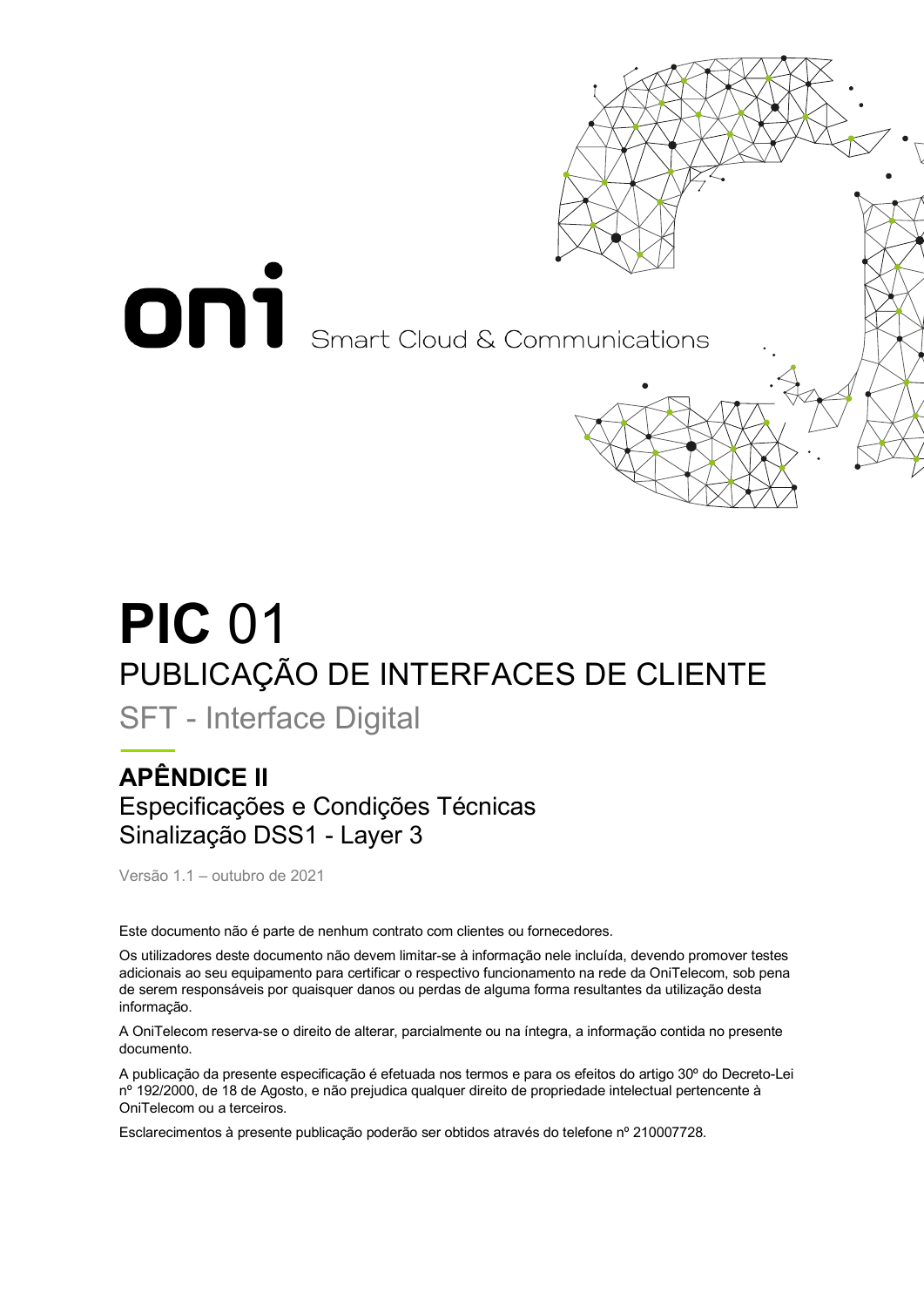## On<sup>1</sup> Smart Cloud & Communications

# Índice

|                 | 1. Adaptações ao Nível 3 do DSS1                                                                            | 4                       |
|-----------------|-------------------------------------------------------------------------------------------------------------|-------------------------|
| 1.1             | Chamada Básica                                                                                              | 4                       |
| 1.2             | Tabela 1 - Adaptação da Recomendação Q.931 do ITU-T                                                         | 4                       |
| 2. Anexo 1      |                                                                                                             | 7                       |
| 2.1             | Codificação dos Elementos de Informação                                                                     | 7                       |
| 3. Anexo 2      |                                                                                                             | $\overline{\mathbf{7}}$ |
| 3.1             | Tradução das causas para ONI ISDN (para o elemento de informação DISPLAY)                                   | 7                       |
| 4. Anexo 3      |                                                                                                             | 9                       |
| 4.1<br>DISPLAY) | Tabeça de tradução do "Notification Indicator" para a especificação ONI ISDN (para o elemento de informação | 9                       |
| 5. Anexo 4      |                                                                                                             | 9                       |
| 5.1             | Tabela de tradução do "Progress Indicator" para a rede ONI ISDN (para o elemento de informação DISPLAY)     | 9                       |
| 6. Anexo 5      |                                                                                                             | 10                      |
| 6.1             | Tabela 1 - Adaptações à Recomendação ETS 300 122                                                            | 10                      |
| 6.2             | Tabela 2 - Adaptações à Recomendação ETS 300 196                                                            | 10                      |
| 6.3             | Tabela 3 - Adaptações à Recomendação ETS 300 062                                                            | 10                      |
| 6.4             | Tabela 4 - Adaptações à Recomendação ETS 300 064                                                            | 11                      |
| 6.5             | Tabela 5 - Adaptações à Recomendação ETS 300 050                                                            | 11                      |
| 6.6             | Tabela 6 - Adaptações à Recomendação ETS 300 052                                                            | 11                      |
| 6.7             | Tabela 7 - Adaptações à Recomendação ETS 300 053                                                            | 11                      |
| 6.8             | Tabela 8 - Adaptações à Recomendação ETS 300 055                                                            | 11                      |
| 6.9             | Tabela 9 - Adaptações à Recomendação ETS 300 059                                                            | 12                      |
| 6.10            | Tabela 11 - Adaptações à Recomendação ETS 300 089                                                           | 12                      |
| 6.11            | Tabela 12 – Adaptações à Recomendação ETS 300 092                                                           | 12                      |
| 6.12            | Tabela 13 – Adaptações à Recomendação ETS 300 090                                                           | 13                      |
| 6.13            | Tabela 14 - Adaptações à Recomendação ETS 300 093                                                           | 13                      |
| 6.14            | Tabela 15 – Adaptações à Recomendação ETS 300 094                                                           | 13                      |
| 6.15            | Tabela 16 – Adaptações à Recomendação ETS 300 097                                                           | 13                      |
| 6.16            | Tabela 17 - Adaptações à Recomendação ETS 300 095                                                           | 14                      |
| 6.17            | Tabela 18 - Adaptações à Recomendação ETS 300 098                                                           | 14                      |
| 6.18            | Tabela 19 - Adaptações à Recomendação ETS 300 128                                                           | 14                      |
| 6.19            | Tabela 20 – Adaptações à Recomendação ETS 300 130                                                           | 14                      |
| 6.20            | Tabela 21 – Adaptações à Recomendação ETS 300 056                                                           | 15                      |
| 6.21            | Tabela 22 – Adaptações à Recomendação ETS 300 058                                                           | 15                      |
| 6.22            | Tabela 23 - Adaptações à Recomendação ETS 300 139                                                           | 15                      |
| 6.23            | Tabela 24 - Adaptações à Recomendação ETS 300 141                                                           | 15                      |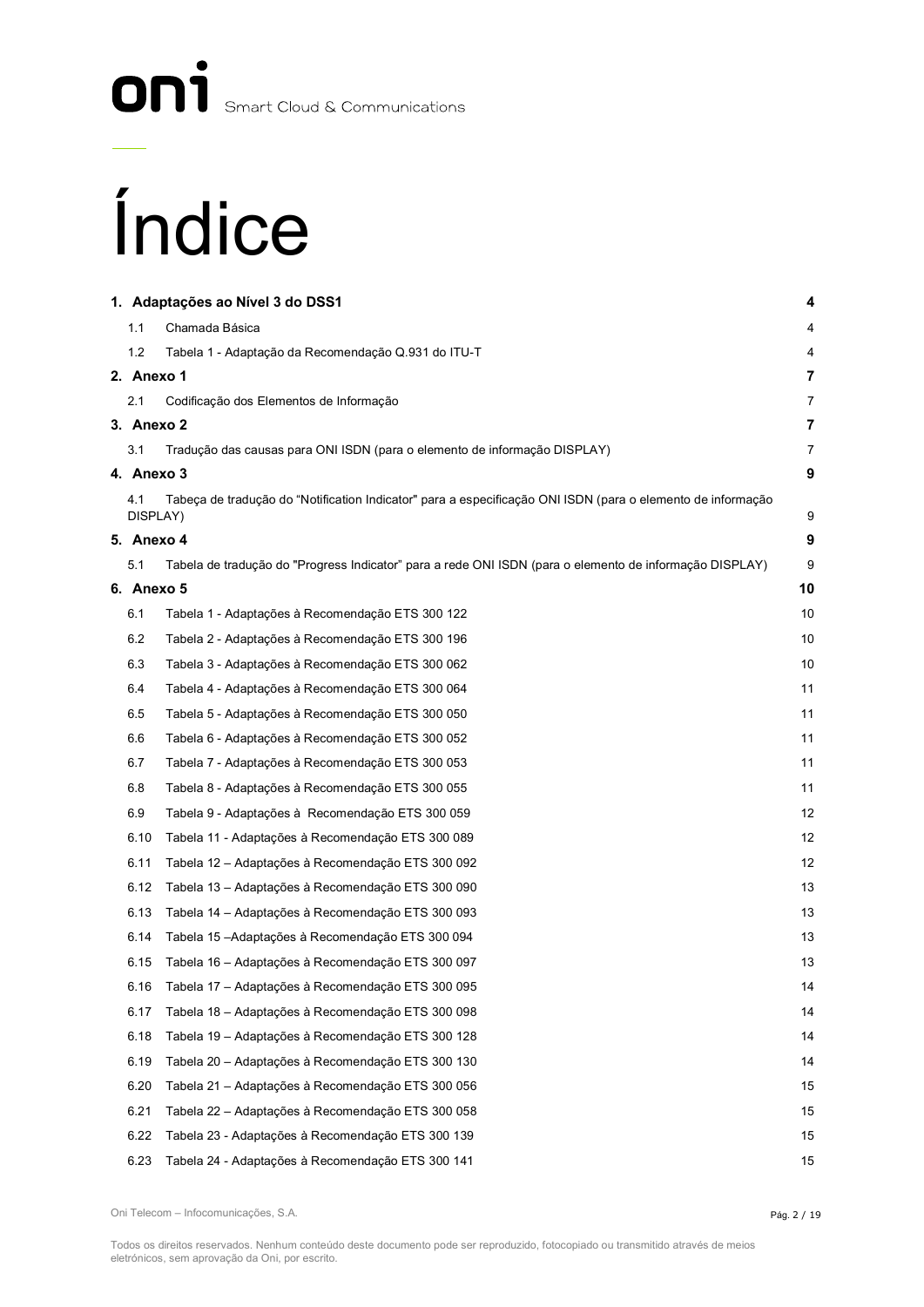## ON<sup>1</sup> Smart Cloud & Communications

|      | 8. Classes de Servico RDIS                                                                     | 19 |
|------|------------------------------------------------------------------------------------------------|----|
| 7.1  | Tabela 1 – Adaptações à norma ETS 300 007 Support of packet-mode terminal equipment by an ISDN | 18 |
|      | 7. Modo pacote                                                                                 | 18 |
| 6.32 | Tabela 40 - Adaptações à Recomendação ETS 300 286                                              | 18 |
| 6.31 | Tabela 39 - Adaptações à Recomendação ETS 300 284                                              | 18 |
| 6.30 | Tabela 38 - Adaptações à Recomendação ETS 300 188                                              | 17 |
| 6.29 | Tabela 36 - Adaptações à Recomendação ETS 300 207                                              | 17 |
| 6.28 | Tabela 32 - Adaptações à Recomendação ETS 300 182                                              | 16 |
| 6.27 | Tabela 28 - Adaptações à Recomendação ETS 300 185                                              | 16 |
| 6.26 | Tabela 27 - Adaptações à Recomendação ETS 300 183                                              | 16 |
| 6.25 | Tabela 26 - Adaptações à Recomendação ETS 300 138                                              | 16 |
| 6.24 | Tabela 25 - Adaptações à Recomendação ETS 300 136                                              | 16 |

Oni Telecom – Infocomunicações, S.A.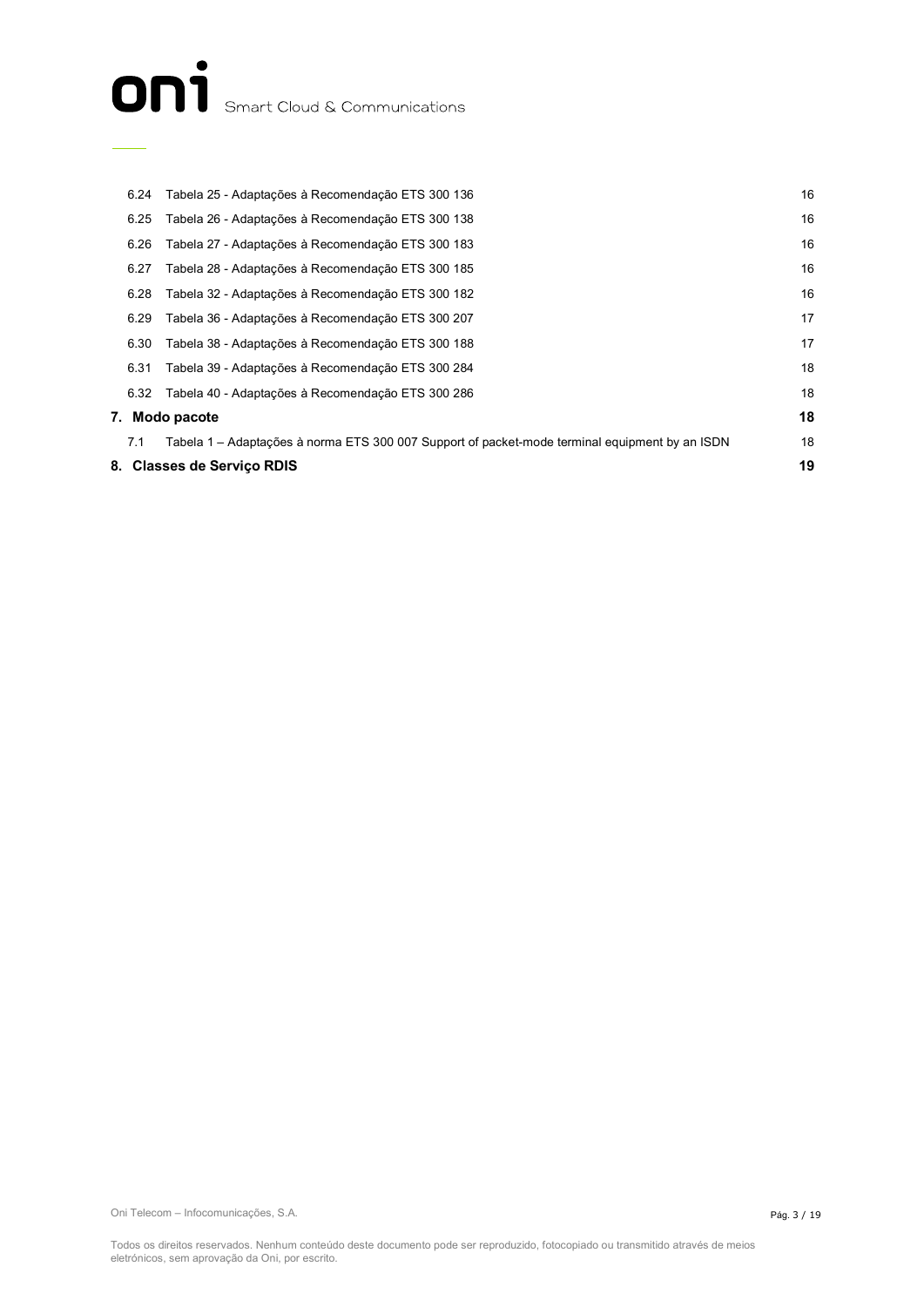## **1. Adaptações ao Nível 3 do DSS1**

#### **1.1 Chamada Básica**

As adaptações seguintes são referentes à Recomendação Q.931 do ITU-T, depois de integradas as modificações constantes na norma ETS 300 403-1 do ETSI. As versões das normas ETSI referidas nestas especificações correspondem à s dos documentos/drafts disponibilizados em julho de 1998.

| Secção | Título                                                | <b>Comentários</b>                                                                                                                                                                                                                                                                                                                                                                                                                                                                                                                                       |  |
|--------|-------------------------------------------------------|----------------------------------------------------------------------------------------------------------------------------------------------------------------------------------------------------------------------------------------------------------------------------------------------------------------------------------------------------------------------------------------------------------------------------------------------------------------------------------------------------------------------------------------------------------|--|
| 3.1    | Messages for<br>circuit mode<br>connection<br>control | In the ONI ISDN, if the basic call control and supplementary service control needs to<br>use the Display information element simultaneously, as described in following<br>paragraphes, the supplementary service control has priority.                                                                                                                                                                                                                                                                                                                   |  |
| 3.1.1  | Alerting                                              | Note to note 4: In the u - n direction, Progress indicator #8 shall be discarded by the<br>network.<br>Note to note 5: If this information element is being used for basic call control, the<br>information that shall be displayed at the user side is the following: "A CHAMAR".                                                                                                                                                                                                                                                                       |  |
| 3.1.2  | Call proceeding                                       | Note to note 2: In the u - n direction, Progress indicator #8 shall be discarded by the<br>network.<br>Note to note 3: If this information element is being used for basic call control, the<br>information that shall be displayed at the user side is the following: "CHAMADA EM<br>PROGRESSO".                                                                                                                                                                                                                                                        |  |
| 3.1.3  | Connect                                               | Note to note 4: In the u - n direction, Progress indicator #8 shall be discarded by the<br>network.<br>Note to note 5: If this information element is being used for basic call control, the<br>information that shall be displayed at the user side is the following: "CHAMADA<br>ESTABELECIDA".<br>Note to note 9: In the ONI ISDN, Low layer compatibility information element shall be<br>transported transparently and its coding shall be verified.<br>Note to note 7: In the ONI ISDN, Date/Time information element shall always be<br>inserted. |  |
| 3.1.5  | <b>Disconnect</b>                                     | Note to note 2: In the u - n direction, Progress indicator #8 shall be discarded by the<br>network.<br>Note to note 3: If this information element is being used for basic call control, the<br>information that shall be displayed at the user side is the cause translation, according<br>to Anexo 2 of this document.                                                                                                                                                                                                                                 |  |
| 3.1.7  | Facility                                              | Applicable, according to list of exceptions to recommendation ETS 300196.<br>Recommendation Q.932 shall also be considered.                                                                                                                                                                                                                                                                                                                                                                                                                              |  |
| 3.1.6  | Information                                           | Note to note 4: The information that shall be presented to the user provided by<br>Display information element is the cause translation, according to Anexo 2 of this<br>document and "Especificações e Condições Técnicas para a Ativação de<br>Funcionalidades por Keypad".                                                                                                                                                                                                                                                                            |  |
| 3.1.7  | Notify                                                | Note to note 2: The information that shall be presented to the user provided by<br>Display information element is the Notification indicator information element<br>translation, according to Anexo 3 of this document.                                                                                                                                                                                                                                                                                                                                  |  |
| 3.1.8  | Progress                                              | In the u - n direction, Progress indicator #8 shall be discarded by the network.<br>Note to note 3: The information that shall be present to the user provided by Display<br>information element is the Progress indicator information element translation,<br>according to Anexo 4 of this document.                                                                                                                                                                                                                                                    |  |
| 3.1.9  | Release                                               | Note to note 3: If this information element is being used for basic call control, the<br>information that shall be displayed at the user side is the cause translation, according<br>to Anexo 2 of this document.                                                                                                                                                                                                                                                                                                                                        |  |
| 3.1.10 | Release<br>complete                                   | Note to note 3: If this information element is being used for basic call control, the<br>information that shall be displayed at the user side is the cause translation, according<br>to Anexo 2.                                                                                                                                                                                                                                                                                                                                                         |  |
| 3.1.12 | Resume<br>acknowledge                                 | Note to note 1: The information that shall be presented to the user provided by<br>Display information element is the following: "CHAMADA REINICIADA".                                                                                                                                                                                                                                                                                                                                                                                                   |  |
| 3.1.13 | Resume reject                                         | Note to note 1: The information that shall be presented to the user provided by<br>Display information element is the cause translation, according to Anexo 2 of this<br>document.                                                                                                                                                                                                                                                                                                                                                                       |  |
| 3.1.14 | Setup                                                 | Note to note 1: In the u - n direction, the ONI ISDNshall always recognize sending<br>complete information element<br>and # character.                                                                                                                                                                                                                                                                                                                                                                                                                   |  |

**1.2 Tabela 1 - Adaptação da Recomendação Q.931 do ITU-T**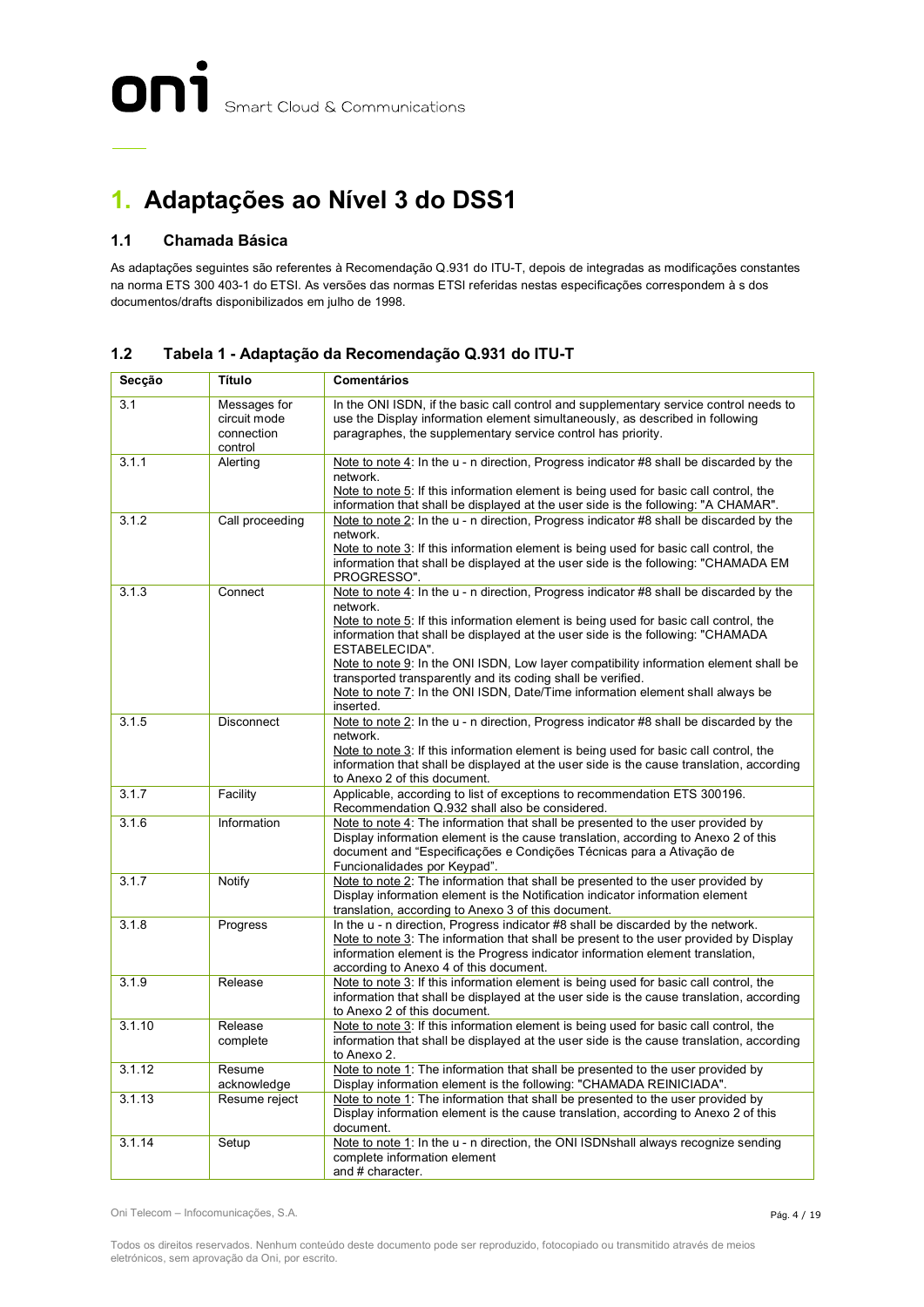## ON<sup>1</sup> Smart Cloud & Communications

| <b>Comentários</b><br>Secção<br>Título |                      |                                                                                                                                                                                        |  |
|----------------------------------------|----------------------|----------------------------------------------------------------------------------------------------------------------------------------------------------------------------------------|--|
|                                        |                      | Note to note 5: In the u - n direction, Progress indicator #8 shall be discarded by the                                                                                                |  |
|                                        |                      | network.                                                                                                                                                                               |  |
|                                        |                      | Note to note 7: In the ONI ISDN, this information element is inserted for                                                                                                              |  |
|                                        |                      | supplementary services according to "Supplementary services - Invocation                                                                                                               |  |
|                                        |                      | procedures in keypad mode" document, included in "Especificações e Condições"                                                                                                          |  |
|                                        |                      | Técnicas para a Ativação de Funcionalidades por Keypad."                                                                                                                               |  |
|                                        |                      | Note to note 13: In the ONI ISDN, the Called party number information element shall<br>be sent in the n-u direction for DDI and MSN supplementary services.                            |  |
|                                        |                      | Note to notes 17 and 18: In the ONI ISDN, Low layer compatibility and High layer                                                                                                       |  |
|                                        |                      | compatibility information elements shall be transported transparently and its coding                                                                                                   |  |
|                                        |                      | shall be verified.                                                                                                                                                                     |  |
|                                        |                      | Note to note 9: In the ONI ISDN, stimulus procedures shall be used for the operation                                                                                                   |  |
|                                        |                      | of supplementary services (keypad mode), according to "Especificações e Condições                                                                                                      |  |
|                                        |                      | Técnicas para a Ativação de Funcionalidades por Keypad".                                                                                                                               |  |
| 3.1.15                                 | Setup<br>acknowledge | Note to note 3: If this information element is being used for basic call control, the<br>information that shall be displayed at the user side is the following: "POR FAVOR<br>MARCAR". |  |
| 3.1.16                                 | <b>Status</b>        | Note to note 1: The information that shall be presented to the user provided by                                                                                                        |  |
|                                        |                      | Display information element is the cause translation, according to Anexo 2.                                                                                                            |  |
| 3.1.17                                 | Status enquiry       | Note to note 1: If this information element is being used the information that shall be                                                                                                |  |
|                                        |                      | displayed at the user side is the following: "ACÇÃO DE MANUTENÇÃO".                                                                                                                    |  |
| 3.1.18                                 | Suspend              | In the ONI ISDN, this message is only applicable for point-to-multipoint configurations                                                                                                |  |
| 3.1.19                                 | Suspend              | In the ONI ISDN, this message is only applicable for point-to-multipoint configurations.                                                                                               |  |
|                                        | acknowledge          | Note to note 1: The information that shall be presented to the user provided by                                                                                                        |  |
|                                        |                      | Display information element is the following: "CHAMADA SUSPENSA".                                                                                                                      |  |
| 3.1.20                                 | Suspend reject       | In the ONI ISDN, this message is only applicable for point-to-multipoint configurations.                                                                                               |  |
|                                        |                      | Note to note 1: The information that shall be presented to the user provided by<br>Display information element is the cause translation, according to Anexo 2                          |  |
| 4                                      | General message      | In the ONI ISDN, the information elements received with different coding from that                                                                                                     |  |
|                                        | format and           | presented in the tables of this paragraph shall not be considered valid, even the ones                                                                                                 |  |
|                                        | information          | specified as "all other values are reserved".                                                                                                                                          |  |
|                                        | elements coding      |                                                                                                                                                                                        |  |
| 4.4                                    | Message type         | Note to 3rd §: In the ONI ISDN, the coding of bit 8 shall always be 0.                                                                                                                 |  |
| 4.5.1                                  | Coding rules         | Note to 3rd § of item c): In the ONI ISDN, no additional octets are defined.                                                                                                           |  |
| 4.5.1.1                                | Codeset 0            | Applicable, according to table 4.3 in Anexo 1.                                                                                                                                         |  |
| 4.5.1.2                                | Codeset 5            | Not applicable                                                                                                                                                                         |  |
| 4.5.2                                  | Extensions of        | In the ONI ISDN, codeset 5, 6 and 7 shall be considered unrecognized information                                                                                                       |  |
| 4.5.5                                  | codesets             | elements, according to the procedures of paragraph 5.8.7.1.                                                                                                                            |  |
|                                        | Bearer capability    | Applicable, according to Anexo 1of this document.<br>The ONI ISDN shall transport transparently the octets of Bearer capability information                                            |  |
|                                        |                      | element received from the user. Its coding is according to this specification.                                                                                                         |  |
| 4.5.7                                  | Call state           | Applicable, according to Anexo 1of this document                                                                                                                                       |  |
| 4.5.8                                  | Called party         | Applicable, according to Anexo 1.                                                                                                                                                      |  |
|                                        | number               | In the ONI ISDN, the Called party number information element shall be sent in the n-u                                                                                                  |  |
|                                        |                      | direction for DDI and MSN supplementary services.                                                                                                                                      |  |
|                                        |                      | Note to octet 3 (Type of number): In the n - u direction the TON subscriber number                                                                                                     |  |
|                                        |                      | shall be used for MSN supplementary service. For DDI supplementary service, the                                                                                                        |  |
|                                        |                      | ONI ISDN shall only send the DDI digits with the TON unknown.                                                                                                                          |  |
|                                        |                      | In the u - n direction, the ONI ISDN shall support all TON codifications according to<br>Anexo 1.                                                                                      |  |
|                                        |                      | Note to octet 3 (Numbering plan identification): In the n - u direction, the ONI                                                                                                       |  |
|                                        |                      | ISDNonly sends the coding unknown and ISDN/telephony numbering plan.                                                                                                                   |  |
|                                        |                      | In the u - n direction, the ONI ISDN shall support the coding according to Anexo 1.                                                                                                    |  |
| 4.5.10                                 | Calling party        | Applicable, according to Anexo 1 of this document.                                                                                                                                     |  |
|                                        | number               | See specification of CLIP supplementary service for coding options of Type of number                                                                                                   |  |
|                                        |                      | and Numbering plan identification.                                                                                                                                                     |  |
| 4.5.12                                 | Cause                | Applicable, according to Anexo 1of this document.                                                                                                                                      |  |
|                                        |                      | In the ONI ISDN, diagnostics may not be inserted along with cause values and if they                                                                                                   |  |
|                                        |                      | are received the network shall not take any internal action. The meaning of cause                                                                                                      |  |
|                                        |                      | values shall be mapped to Display information element according to the table in                                                                                                        |  |
|                                        |                      | Anexo 2 of this document.                                                                                                                                                              |  |
| Secção                                 | Título               | Note to $3rdS$ : Cause information element may be repeated 2 times (maximum).<br><b>Comentários</b>                                                                                    |  |
|                                        |                      |                                                                                                                                                                                        |  |
| 4.5.13                                 | Channel              | Applicable, according to Anexo 1of this document.                                                                                                                                      |  |
|                                        | identification       | Note to 4rd §: In the ONI ISDN, this information element shall have a maximum length                                                                                                   |  |
|                                        |                      | of 5 octets.                                                                                                                                                                           |  |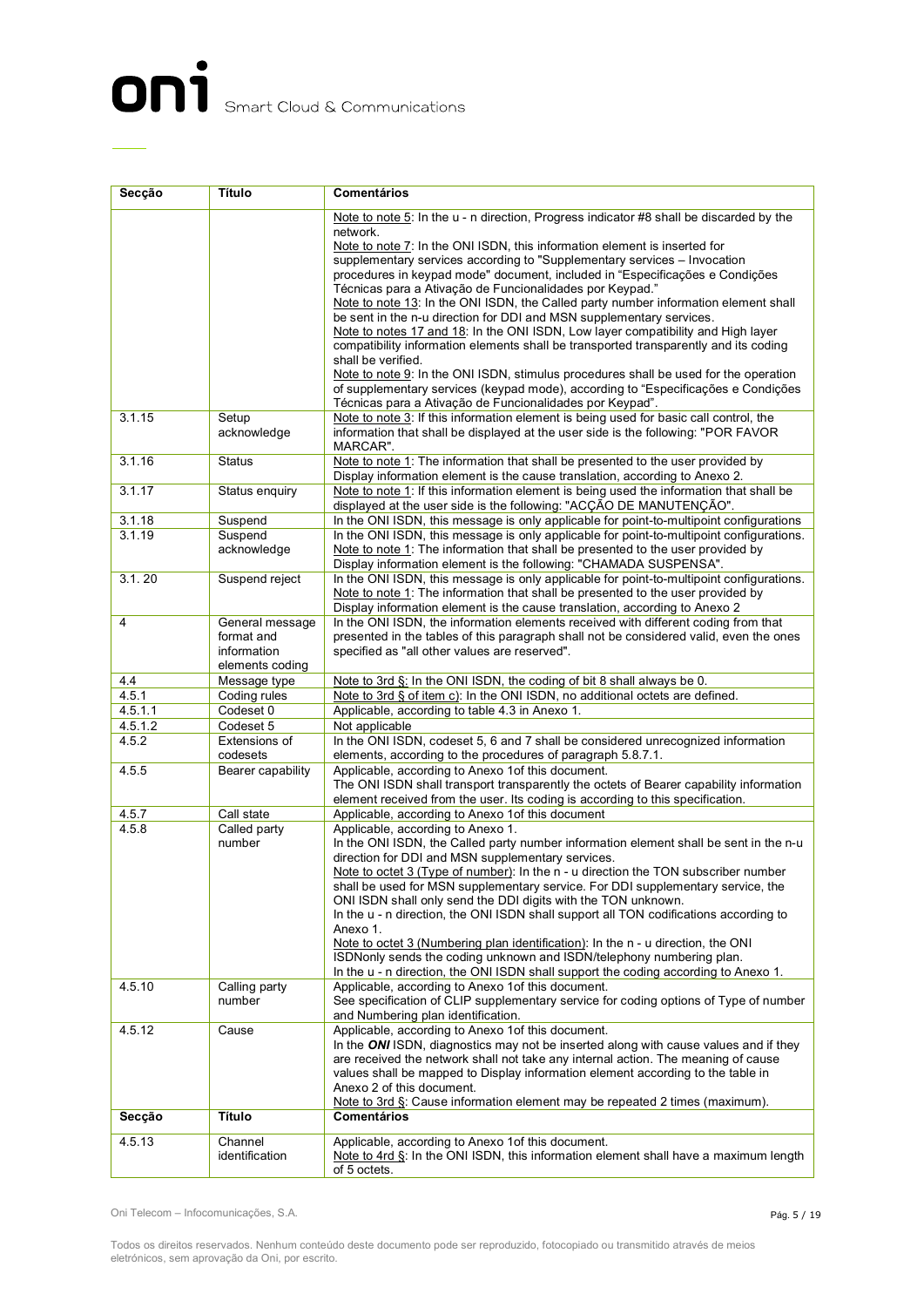## ON<sup>1</sup> Smart Cloud & Communications

| Secção  | Título                                                    | <b>Comentários</b>                                                                                                                                                                                                                                                                                                                                                                                                                                                                                                               |  |
|---------|-----------------------------------------------------------|----------------------------------------------------------------------------------------------------------------------------------------------------------------------------------------------------------------------------------------------------------------------------------------------------------------------------------------------------------------------------------------------------------------------------------------------------------------------------------------------------------------------------------|--|
| 4.5.17  | <b>High Layer</b><br>compatibility                        | Applicable, according to Anexo 1 of this document.                                                                                                                                                                                                                                                                                                                                                                                                                                                                               |  |
| 4.5.18  | Keypad facility                                           | In the ONI ISDN, only characteres 0 through 9, * and # shall be allowed in this<br>information element according to "Supplementary services - Invocation procedures in<br>keypad mode" document, included in "Especificações e Condições Técnicas para a<br>Ativação de Funcionalidades por Keypad."                                                                                                                                                                                                                             |  |
| 4.5.19  | Low layer<br>compatibility                                | Applicable, according to Anexo 1of this document.                                                                                                                                                                                                                                                                                                                                                                                                                                                                                |  |
| 4.5.20  | Network-specific<br>facilities                            | Not applicable                                                                                                                                                                                                                                                                                                                                                                                                                                                                                                                   |  |
| 4.5.22  | Notification<br>indicator                                 | Applicable, according to Anexo 1of this document.<br>Note to octet 3: The information that shall be presented to the user provided by<br>Display information element is the Notification indicator information element<br>translation, according to Anexo 3 of this document.                                                                                                                                                                                                                                                    |  |
| 4.5.23  | Progress<br>indicator                                     | Applicable, according to Anexo 1of this document.<br>Note to octet 4: The information that shall be present to the user provided by Display<br>information element is the Progress indicator information element translation,<br>according to Anexo 4 of this document                                                                                                                                                                                                                                                           |  |
| 4.5.24  | Restart indicator                                         | Applicable according to Anexo 1 of this document.                                                                                                                                                                                                                                                                                                                                                                                                                                                                                |  |
| 5       | Circuit-switched<br>call control<br>Procedures            | In the ONI ISDN, functional procedures and also stimulus procedures for the peration<br>of supplementary services (keypad mode) shall be supported. The Keypad mode<br>shall be according to "Especificações e Condições Técnicas para a Ativação de<br>Funcionalidades por Keypad". In this document it is also specified the use of Display<br>information element in keypad mode.                                                                                                                                             |  |
| 5.1.1   | Call request                                              | In the u - n direction, the ONI ISDN shall always recognize sending complete<br>information element and # character.                                                                                                                                                                                                                                                                                                                                                                                                             |  |
| 5.1.3   | Overlap sending                                           | Note to last §: In the u - n direction, the ONI ISDN shall always recognize sending<br>complete information element and # character.                                                                                                                                                                                                                                                                                                                                                                                             |  |
| 5.2     | Call<br>establishment at<br>the destination<br>interface  | Note to 2nd paragraph: In the ONI ISDN, permanent logical links (layer 2) will be<br>available at subscription request in point-to-point configurations.                                                                                                                                                                                                                                                                                                                                                                         |  |
| 5.2.1   | Incoming call                                             | Note to 5th §: The ONI ISDN shall always send sending complete information<br>element.                                                                                                                                                                                                                                                                                                                                                                                                                                           |  |
| 5.5.1   | Sending restart                                           | Note to note: Channels that were not indicated in the Restart acknowledge message<br>shall be considered out of service.                                                                                                                                                                                                                                                                                                                                                                                                         |  |
| 5.6.1   | Call suspension                                           | In the ONI ISDN, Call identity information element shall have a maximum lenght of 10<br>octets.                                                                                                                                                                                                                                                                                                                                                                                                                                  |  |
| 5.6.2   | Call suspended                                            | In the ONI ISDN, Call identity information element shall have a maximum lenght of 10<br>octets.                                                                                                                                                                                                                                                                                                                                                                                                                                  |  |
| 5.6.5   | Call resume<br>errors                                     | Applicable.<br>Note to 1st $\S$ : In the ONI ISDN, suspend and resume procedures shall be supported<br>generally in point-to- multipoint configuration.                                                                                                                                                                                                                                                                                                                                                                          |  |
| 5.8.4   | Message type or<br>message<br>sequence errors             | Note to 1st paragraph: The ONI ISDN shall distinguish between messages not<br>implemented and messages incompatible with call state in order to send Status<br>message with cause #97 and #101 respectively.                                                                                                                                                                                                                                                                                                                     |  |
| Secção  | <b>Título</b>                                             | <b>Comentários</b>                                                                                                                                                                                                                                                                                                                                                                                                                                                                                                               |  |
| 5.8.5.1 | Information<br>elements out of<br>sequence                | Note to note: In the ONI ISDN, in n - direction, information elements shall be sent in<br>ascending order according to their coding. In u - n direction, information elements<br>shall be received in any order.                                                                                                                                                                                                                                                                                                                 |  |
| 5.8.5.2 | Duplicate<br>information<br>elements                      | In the ONI ISDN, the following information elements may be repeated:<br>Cause<br>Progress indicator                                                                                                                                                                                                                                                                                                                                                                                                                              |  |
| 5.8.7.1 | Unrecognized<br>information<br>element                    | An unrecognized information element is:<br>1) An information element not identified in ETSI recommendations.<br>2) An information element not identified in ONI specification, even it is defined<br>internationally.<br>3) An information element not defined for the message, even it is defined in the<br>recommendation.                                                                                                                                                                                                     |  |
| 5.8.7.2 | Non-mandatory<br>information<br>element content<br>errors | Note to 1st paragraph: In the ONI ISDN, when a message is received which has one<br>or more non-mandatory information elements with invalid content, a Status message<br>shall be returned containing the cause #100. This Status message shall also include<br>the call state of the network after the state transition caused by the received<br>message.<br>Note to 2nd paragraph: In the ONI ISDN, access information elements (user-user,<br>high-layer compatibility, low-layer compatibility and subadress) with a length |  |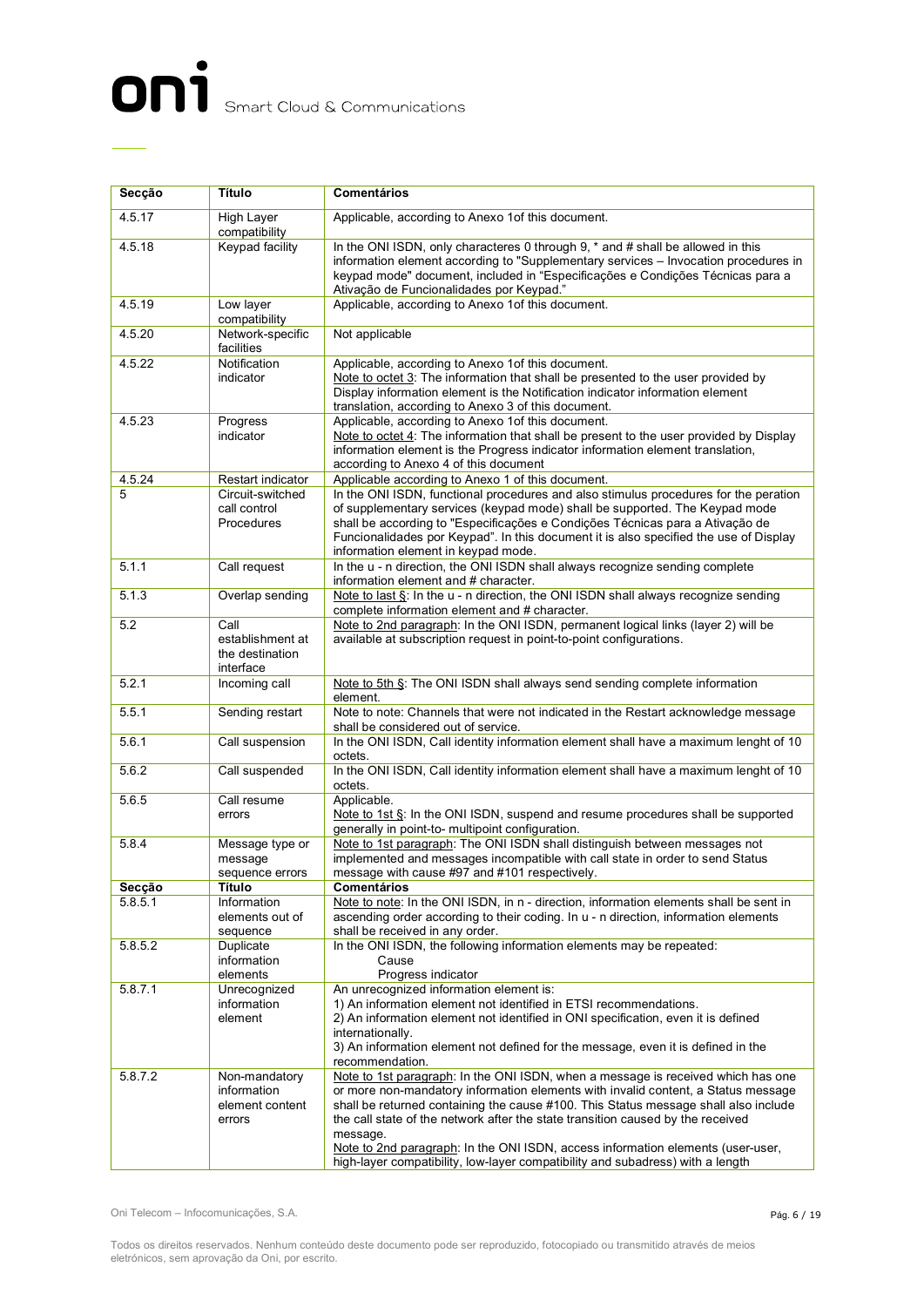

| Secção           | Título                                        | <b>Comentários</b>                                                                                                                                                                                                                                                                                                                                                             |  |
|------------------|-----------------------------------------------|--------------------------------------------------------------------------------------------------------------------------------------------------------------------------------------------------------------------------------------------------------------------------------------------------------------------------------------------------------------------------------|--|
|                  |                                               | exceeding the maximum length shall not be, truncated and processed, this is, shall be<br>discarded.                                                                                                                                                                                                                                                                            |  |
| 5.8.8            | Data link reset                               | Note to item c): In the ONI ISDN, if the call is in the active phase, a Status enguiry<br>message shall be sent by the network.                                                                                                                                                                                                                                                |  |
| 5.8.11           | Receiving a<br>status message                 | Note to 1st $\S$ : In the ONI ISDN, only case a) will be implemented.<br>The ONI ISDN shall send a Release complete message with cause #101 - item a.2).<br>Note to 4th §: In the ONI ISDN, if a Status message is received indicating a<br>compatible call state but containing one of the causes #96, #97, #98, #99, #100 ou<br>#101, the network shall not take any action. |  |
| 9.1              | Timers in the<br>network side                 | Note to Table 9.1: In the ONI ISDN, the timers values have the following deviations:<br>T301 - 3 min.<br>T302 - 10 sec.<br>T309 - 90 sec.<br>T310 - 30 sec.<br>T317 - 90 sec.                                                                                                                                                                                                  |  |
| <b>ANNEX I</b>   | Low layer<br>information<br>coding principles | Low Layer Compability information element shall be transported transparently and its<br>coding shall be verified.                                                                                                                                                                                                                                                              |  |
| ANNEX J          | Low layer<br>compatibility                    | Low Layer Compability information element shall be transported negotiation<br>transparently and its coding shall be verified.                                                                                                                                                                                                                                                  |  |
| <b>APPENDIX1</b> | Usage of cause<br>values                      | Informative                                                                                                                                                                                                                                                                                                                                                                    |  |

## **2. Anexo 1**

#### **2.1 Codificação dos Elementos de Informação**

**Tabela 1 - Adaptações da norma Q.931 do ITU-T**

| Seccão              | Título                                             | <b>Comentários</b>                                         |
|---------------------|----------------------------------------------------|------------------------------------------------------------|
| Table 4.6           | Bearer capability                                  | User information layer 1 protocol (octect 5)               |
| information element | As sequintes codificações não são aplicáveis: Bits |                                                            |
|                     |                                                    | 54321                                                      |
|                     |                                                    | 01000CCITT standardized rate adaptation V.120              |
|                     |                                                    | O octeto 5b para adaptação do ritmo V.120 não é aplicável. |

### **3. Anexo 2**

#### **3.1 Tradução das causas para ONI ISDN (para o elemento de informação DISPLAY)**

#### **1 – NORMAL EVENT**

| Cause #1  | Unallocated (unassigned) number                            | "Número não atribuído"          |
|-----------|------------------------------------------------------------|---------------------------------|
| Cause #2  | No route to specified transit network                      | "Rede de trânsito não atingida" |
| Cause #3  | No route to destination                                    | "Sem rota para o destino"       |
| Cause #6  | Channel unacceptable                                       | "Canal inaceitável"             |
| Cause #7  | Call awarded and being delivered in an established channel | "Chamada em canal já atribuído" |
| Cause #16 | Normal call clearing                                       | "Chamada desligada"             |
| Cause #17 | User busy                                                  | "Destino ocupado"               |
| Cause #18 | No user responding                                         | "Destino não respondeu"         |
| Cause #19 | No answer from user (user alerted)                         | "Destino não atende"            |
| Cause #20 | Subscriber absent                                          | "Destino ausente"               |
| Cause #21 | Call rejected                                              | "Chamada rejeitada"             |
| Cause #22 | Number changed                                             | "Número mudado"                 |
| Cause #26 | Non-selected user clearing                                 | "Assinante não selecionado"     |
| Cause #27 | Destination out of order                                   | "Destino fora de servico"       |
| Cause #28 | Invalid number format (address incomplete)                 | "Número inválido ou incompleto" |
| Cause #29 | Facility rejected                                          | "Facilidade rejeitada"          |
| Cause #30 | Response to STATUS ENQUIRY                                 | "Resposta a manutenção"         |
| Cause #31 | Normal, unspecified                                        | "Chamada desligada"             |

Oni Telecom – Infocomunicações, S.A.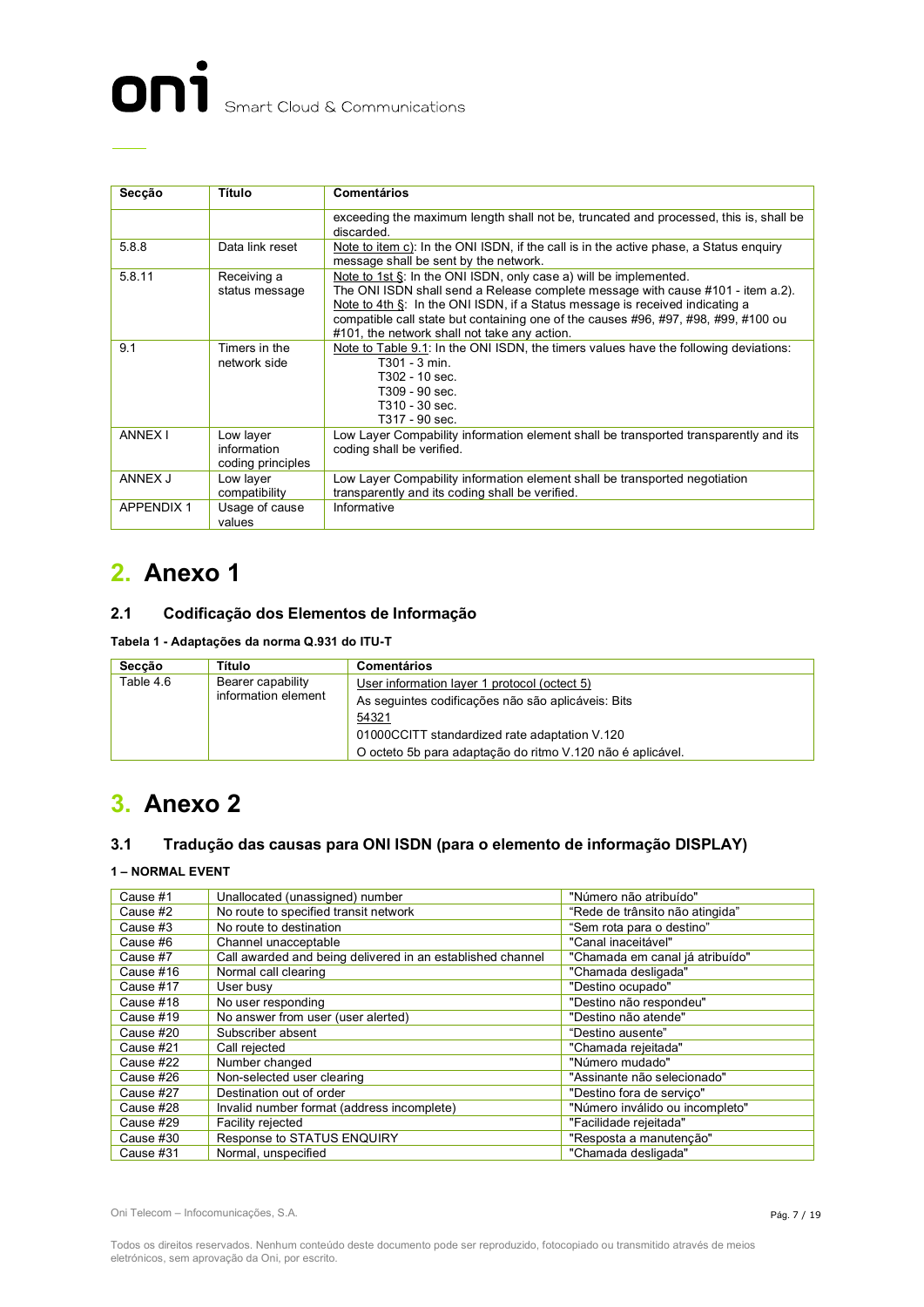#### **2 – RESOURCE UNAVAILABLE**

| Cause #34 | No circuit/channel available            | "Canais indisponíveis"              |
|-----------|-----------------------------------------|-------------------------------------|
| Cause #38 | Network out of order                    | "Rede fora de servico"              |
| Cause #41 | Temporary failure                       | "Falha temporária"                  |
| Cause #42 | Switching equipment congestion          | "Congestionamento"                  |
| Cause #43 | Access information discarded            | "Informação opcional retirada"      |
| Cause #44 | Requested circuit/channel not available | "Canal indisponível"                |
| Cause #46 | Precedence call blocked                 | "Chamada com precedência bloqueada" |
| Cause #47 | Resource unavailable, unspecified       | "Recursos indisponíveis"            |

#### **3 – SERVICE OR OPTION NOT AVAILABLE**

| Cause #49 | Quality of service unavailable                              | "Qualidade indisponível"           |
|-----------|-------------------------------------------------------------|------------------------------------|
| Cause #50 | Requested facility not subscribed                           | "Facilidade não subscrita"         |
| Cause #53 | Outgoing calls barred within CUG                            | Chamada de saída barradas"         |
| Cause #55 | Incoming calls barred within CUG                            | "Chamadas de entrada barradas"     |
| Cause #57 | Bearer capability not authorized                            | "Servico não autorizado"           |
| Cause #58 | Bearer capability not presently available                   | "Servico indisponível"             |
| Cause #62 | Inconsistency in designated outgoing access information and | "Acesso de saída inconsistente com |
|           | subscriber class                                            | classe"                            |
| Cause #63 | Service or option not available, unspecified                | "Servico indisponível"             |

#### **4 – SERVICE OR OPTION NOT IMPLEMENTED**

| Cause #65 | Bearer capability not implemented                                     | "Servico não implementado"            |
|-----------|-----------------------------------------------------------------------|---------------------------------------|
| Cause #66 | Channel type not implemented                                          | "Recurso solicitado não implementado" |
| Cause #69 | Requested facility not implemented                                    | "Facilidade não implementada"         |
| Cause #70 | Only restricted digital information bearer capability is<br>available | "Só é possível chamada RDIS"          |
| Cause #79 | Service or option not implemented, unspecified                        | "Servico não implementado"            |
| Cause #65 | Bearer capability not implemented                                     | "Servico não implementado"            |
| Cause #66 | Channel type not implemented                                          | "Recurso solicitado não implementado" |
| Cause #69 | Requested facility not implemented                                    | "Facilidade não implementada"         |
| Cause #70 | Only restricted digital information bearer capability is              | "Só é possível chamada RDIS"          |
|           | available                                                             |                                       |
| Cause #79 | Service or option not implemented, unspecified                        | "Servico não implementado"            |

#### **5 – INVALID MESSAGE**

| Cause #81 | Invalid call reference value                             | "Erro de sinalização"           |
|-----------|----------------------------------------------------------|---------------------------------|
| Cause #82 | Identified channel does not exist                        | "Canal inexistente"             |
| Cause #83 | A suspended call exists, but this call identity does not | "Identificação não reconhecida" |
| Cause #84 | Call identity in use                                     | "Identificação em uso"          |
| Cause #85 | No call suspended                                        | "Não existe chamada suspensa"   |
| Cause #86 | Call having the requested call identity has been cleared | "Chamada desligada no destino"  |
| Cause #87 | User not member of CUG                                   | "Não pertence a grupo fechado"  |
| Cause #88 | Incompatible destination                                 | "Destino incompatível"          |
| Cause #90 | Non-existent CUG                                         | "Grupo fechado inexistente"     |
| Cause #91 | Invalid transit network selection                        | "Rede de trânsito inválida"     |
| Cause #95 | Invalid message, unspecified                             | "Mensagem errada"               |

#### **6 – PROTOCOL ERROR**

| Cause #96  | Mandatory information element is missing                                                  | "Falta elemento de informação"          |
|------------|-------------------------------------------------------------------------------------------|-----------------------------------------|
| Cause #97  | Message type non-existent or not implemented                                              | "Tipo de mensagem desconhecido"         |
| Cause #98  | Message not compatible with call state or message type<br>non-existent or not implemented | "Mensagem fora de estado/desconhecida"  |
| Cause #99  | Information element /parameter non-existent or not<br>implemented                         | "Elemento de informação desconhecido"   |
| Cause #100 | Invalid information element contents                                                      | "Conteúdo inválido de elemento de inf." |
| Cause #101 | Message not compatible with call state                                                    | "Mensagem fora de estado"               |
| Cause #102 | Recovery on timer expiry                                                                  | "Temporização excedida"                 |
| Cause #111 | Protocol error, unspecified                                                               | "Erro de sinalização"                   |

#### **7 – INTERWORKING**

| a não RDIS ponto-a ponto"<br>unspecified<br>Interworking<br>"<br>mada |
|-----------------------------------------------------------------------|
|-----------------------------------------------------------------------|

Oni Telecom – Infocomunicações, S.A.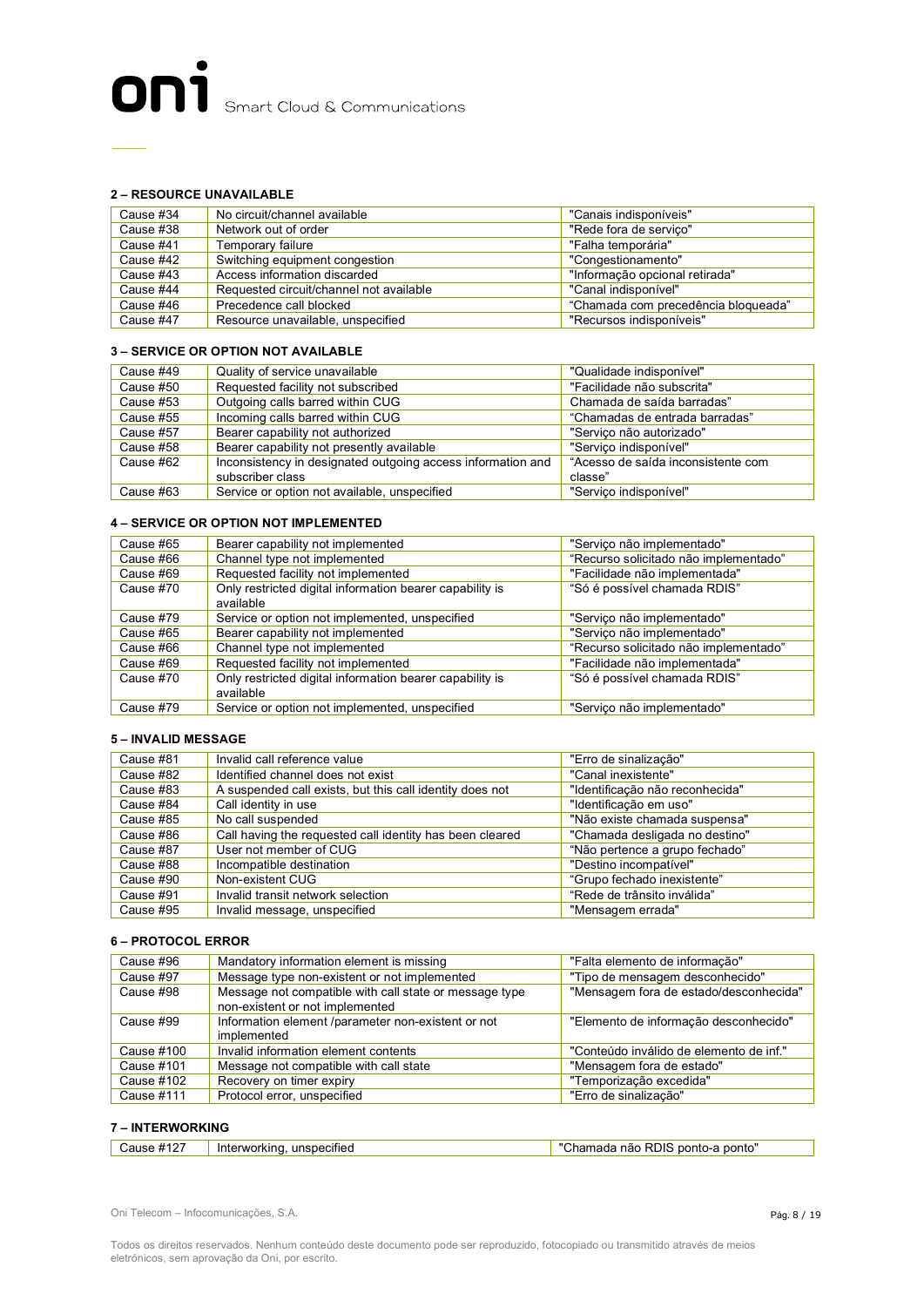## **4. Anexo 3**

#### **4.1 Tabeça de tradução do "Notification Indicator" para a especificação ONI ISDN (para o elemento de informação DISPLAY)**

| <b>Notification Description</b> | <b>Notification Description meaning</b> | <b>Notification Description Translation</b> |
|---------------------------------|-----------------------------------------|---------------------------------------------|
| 10000000                        | User suspended                          | "Chamada suspensa"                          |
| 10000001                        | User resumed                            | "Chamada reiniciada"                        |
| 10000010                        | Bearer service change                   | "Servico de suporte alterado"               |
| 1100000                         | Call is a waiting call                  | "Chamada em espera"                         |
| 11000010                        | Conference established                  | "Conferência estabelecida"                  |
| 11000011                        | Conference disconnected                 | "Conferência desligada"                     |
| 11000100                        | Other party added                       | "Outro conferente adicionado"               |
| 11000101                        | Isolated                                | "Isolado"                                   |
| 11000110                        | Reattached                              | "Ligado de novo"                            |
| 11000111                        | Other party isolated                    | "Outro conferente isolado"                  |
| 11001000                        | Other party reattached                  | "Outro conferente de volta"                 |
| 11001001                        | Other party split                       | "Outro conferente separado"                 |
| 11001010                        | Other party disconnected                | "Outro conferente desligado"                |
| 11101000                        | Diversion activated                     | "Divergência ativada"                       |
| 11111001                        | Remote hold                             | "Remoto suspenso"                           |
| 11111010                        | Remote retrieval                        | "Remoto ligado de novo"                     |
| 11111011                        | Call is diverting                       | "Chamada divergindo"                        |

Outras notificações serão traduzidas posteriormente no sentido de serem adaptadas aos requisitos ETSI dos restantes serviços suplementares.

### **5. Anexo 4**

#### **5.1 Tabela de tradução do "Progress Indicator" para a rede ONI ISDN (para o elemento de informação DISPLAY)**

| <b>Progress Description</b> | <b>Progress Description meaning</b>                  | <b>Progress Description Translation</b> |
|-----------------------------|------------------------------------------------------|-----------------------------------------|
| 0000001                     | Call is not end-to-end ISDN; further call progress   | "Chamada não RDIS Ponto-a-Ponto"        |
|                             | information may be available in-band                 |                                         |
| 0000010                     | Destination address is non ISDN                      | "Endereço de destino não é RDIS"        |
| 0000011                     | Origination address is non ISDN                      | "Endereço de origem não é RDIS"         |
| 0000100                     | Call has returned to the ISDN                        | "Chamada retornou à RDIS"               |
| 0000101                     | Interworking has occurred and has resulted in a      | "Mudança de serviço"                    |
|                             | telecommunication service change                     |                                         |
| 0001000                     | In-band information or an appropriate pattern is now | "Informação em banda disponível"        |
|                             | available                                            |                                         |

Oni Telecom – Infocomunicações, S.A.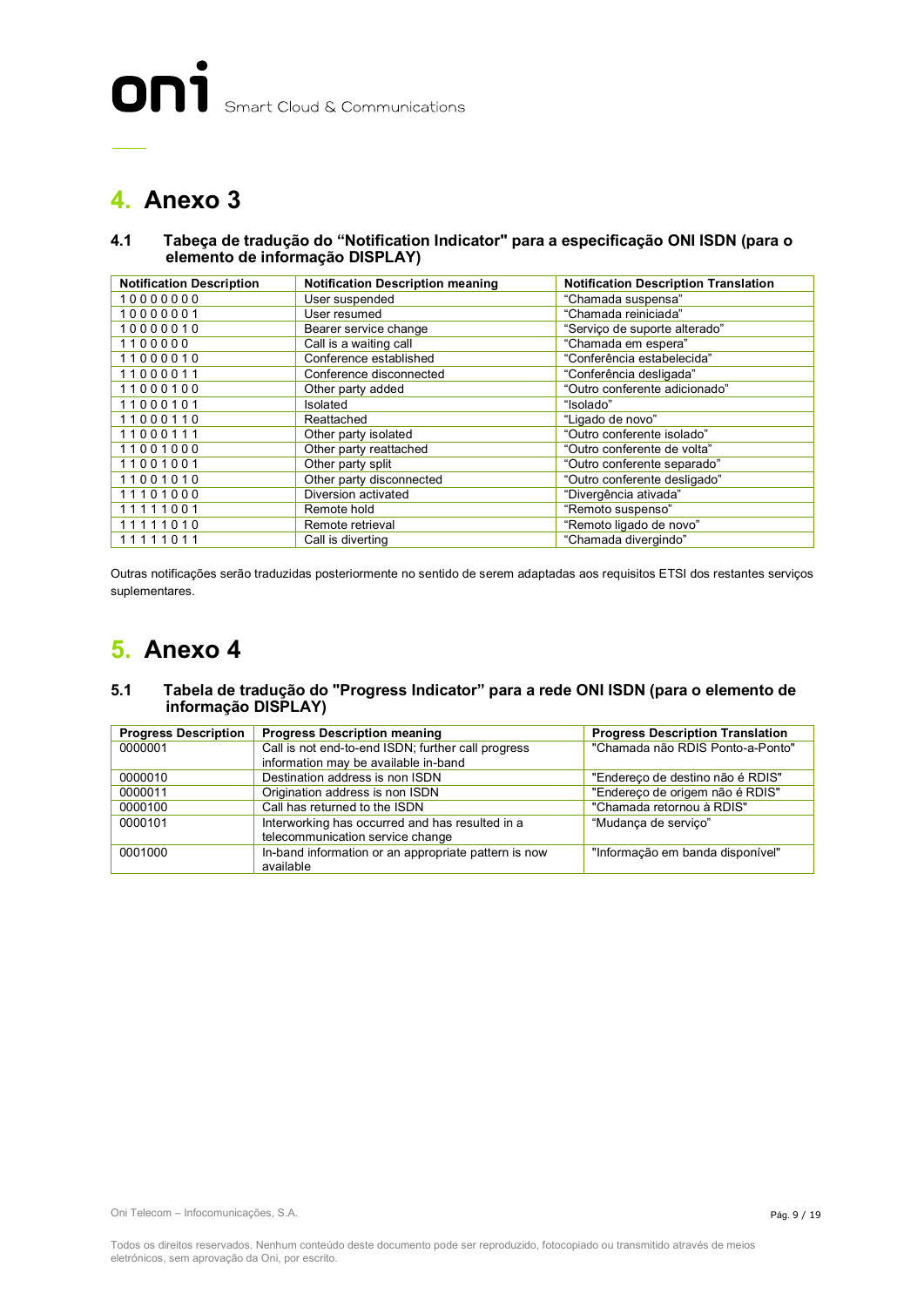### **6. Anexo 5**

#### **6.1 Tabela 1 - Adaptações à Recomendação ETS 300 122**

#### **(KEYPAD)**

| Secção | Título                                            | <b>Comentários</b>                                                                                                                                                                                                                                                                                                                                                                                                                     |
|--------|---------------------------------------------------|----------------------------------------------------------------------------------------------------------------------------------------------------------------------------------------------------------------------------------------------------------------------------------------------------------------------------------------------------------------------------------------------------------------------------------------|
| 5.1    | Support of various<br>generic protocols           | The ONI ISDN shall support the keypad and the functional generic protocols for<br>the control of supplementary services.<br>The operation of supplementary services in Keypad mode shall be according to the<br>document "Especificações e Condições Técnicas para a Ativação de                                                                                                                                                       |
|        |                                                   | Funcionalidades por Keypad"                                                                                                                                                                                                                                                                                                                                                                                                            |
| 5.2    | Support of various<br>generic protocols           | Note to $3rd \xi$ : In the ONI ISDN, the functional protocol shall be used for the<br>supplementary service indication or<br>notification in the n - u direction (i.e. at the remote user interface). However, the<br>keypad protocol shall be used if the remote user subscribed it.                                                                                                                                                  |
| 5.3    | Arrangements by which<br>coexistence of protocols | Note to 1st §: In the ONI ISDN, the functional and keypad protocol shall be<br>supported on point-to-point and point-to-multipoint configurations.<br>Note to 3rd §: In the ONI ISDN, the functional protocol shall be used for the<br>supplementary service indication or notification in the n - u direction (i.e. at the<br>remote user interface). However, the keypad protocol shall be used if the remote<br>user subscribed it. |

#### **6.2 Tabela 2 - Adaptações à Recomendação ETS 300 196**

#### **(FUNCTIONAL)**

| Secção     | Título                                                                                | <b>Comentários</b>                                                                                                                                                                                                                                                                                        |
|------------|---------------------------------------------------------------------------------------|-----------------------------------------------------------------------------------------------------------------------------------------------------------------------------------------------------------------------------------------------------------------------------------------------------------|
| 5          | Coexistence with other<br>supplementary service<br>protocols                          | In the ONI ISDN the keypad protocol as well as the Functional protocol are<br>supported for all Supplementary<br>Services that may be activated by Subscriber Control Input                                                                                                                               |
|            |                                                                                       | The keypad protocol for these Supplementary Services is described in the<br>document "Especificações e Condições Técnicas para a Ativação de<br>Funcionalidades por Keypad".                                                                                                                              |
| 5.2        | Coexistence of generic<br>protocols                                                   | Note to the 4th §: The indication/notification to the remote user is done using the<br>functional protocol, as default, or by subscription, using the keypad protocol.                                                                                                                                    |
| 5.3        | Arrangements by which<br>coexistence of protocols<br>may be supported by<br>network a | Note to the 1st $\xi$ : In the ONI ISDN both the keypad and functional protocol are<br>supported for the supplementary services referred in item 5, for point-to- point and<br>point-to-multipoint configurations.<br>Note to the 3rd §: The indication/notification to the remote user is done using the |
|            |                                                                                       | functional protocol, as default, or by subscription, using the keypad protocol.                                                                                                                                                                                                                           |
| 8.3.1.1.2  | Exceptional procedures                                                                | Note to the 1st §: The second option shall be implemented.                                                                                                                                                                                                                                                |
| 10.2.2.1.1 | General                                                                               | Note to the 4th §: The Network verifies that the specific supplementary service<br>data are accomplished before accepting the registration.                                                                                                                                                               |
| 10.2.4.1.1 | General                                                                               | Note: The Network verifies that the specific supplementary service data are<br>accomplished before accepting the registration.                                                                                                                                                                            |

#### **6.3 Tabela 3 - Adaptações à Recomendação ETS 300 062**

#### **(DDI)**

| Seccão | Título                   | Comentários                                                                         |
|--------|--------------------------|-------------------------------------------------------------------------------------|
|        | Description              | In the ONI ISDN the network shall only send the DDI digits.                         |
| 6.1    | Provision and withdrawal | In the ONI ISDN the network shall only send the DDI digits.                         |
| 8.13   | Multiple Subscriber      | Note 1: In the ONI ISDN the DDI and the MSN are mutually exclusive. DDI is only     |
|        | Number                   | applicable in point-to-point configurations and MSN is only applicable in point-to- |
|        |                          | multipoint configurations.                                                          |

Oni Telecom – Infocomunicações, S.A.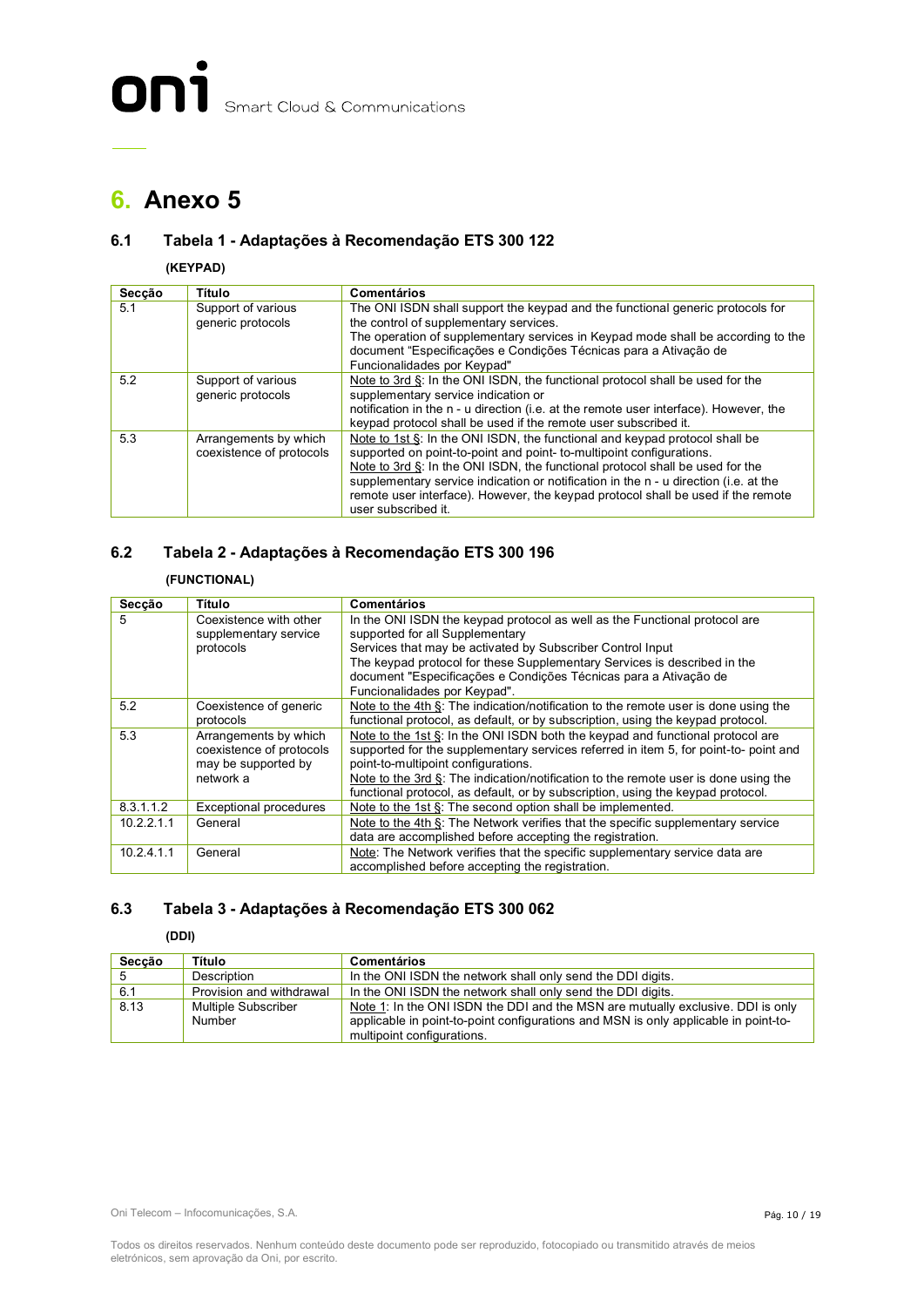#### **6.4 Tabela 4 - Adaptações à Recomendação ETS 300 064**

#### **(DDI)**

| Secção | Título                                          | <b>Comentários</b>                                                                                                                                                                            |
|--------|-------------------------------------------------|-----------------------------------------------------------------------------------------------------------------------------------------------------------------------------------------------|
|        | Definitions                                     | The DDI number is part of the numbering plan.                                                                                                                                                 |
|        | Description                                     | In the ONI ISDN the network shall only send the DDI digits.                                                                                                                                   |
| 6.1    | Provision and withdrawal                        | In the ONI ISDN, the DDI and the MSN are mutually exclusive. DDI is only<br>applicable in point-to-point configurations and MSN is only applicable in point-to-<br>multipoint configurations. |
| 6.3    | Requirements on the<br>destination network side | In the ONI ISDN the network shall only send the DDI digits.                                                                                                                                   |

#### **6.5 Tabela 5 - Adaptações à Recomendação ETS 300 050**

#### **(MSN)**

| Secção | Título                                           | <b>Comentários</b>                                                                                                                                                                                                                                                                                                                                                          |
|--------|--------------------------------------------------|-----------------------------------------------------------------------------------------------------------------------------------------------------------------------------------------------------------------------------------------------------------------------------------------------------------------------------------------------------------------------------|
| -5     | Description                                      | The Called Party Number will ways be sent to the served user. The number of<br>digits sent to the served user shall be administrable. If the served user wants to<br>have a general number that all compatible terminals will respond, then that number<br>shall be programmed in all those terminals. In this case de terminals shall have<br>stored more than one number. |
| 6.1    | Provision and withdrawal                         | The maximum number of MSNs in a point-to-multipoint configuration will be 8.                                                                                                                                                                                                                                                                                                |
| 12     | Interaction with other<br>supplementary services | It will be possible to define a service profile per each MSN.                                                                                                                                                                                                                                                                                                               |

#### **6.6 Tabela 6 - Adaptações à Recomendação ETS 300 052**

#### **(MSN)**

| Secção | Título                                          | <b>Comentários</b>                                                                                                                                                                                                                                                                                                                                                                                                                                         |
|--------|-------------------------------------------------|------------------------------------------------------------------------------------------------------------------------------------------------------------------------------------------------------------------------------------------------------------------------------------------------------------------------------------------------------------------------------------------------------------------------------------------------------------|
| 6.2    | Requirements on the<br>originating network side | It will be possible to define a service profile per each MSN.                                                                                                                                                                                                                                                                                                                                                                                              |
| 9.2.1  | Normal operation                                | The Called Party Number will ways be sent to the served user. The number of<br>digits sent to the served user shall be administrable. If the served user wants to<br>have a general number that all compatible terminals will respond, then that number<br>shall be programmed in all those terminals. In this case de terminals shall have<br>stored more than one number.<br>Note: The type of number will be coded as "subscriber number" or "unknown". |
| 9.3.1  | Normal operation                                | Note to note: The ONI ISDN will support all the options described in this<br>paragraph.                                                                                                                                                                                                                                                                                                                                                                    |

#### **6.7 Tabela 7 - Adaptações à Recomendação ETS 300 053**

**(TP)**

| Secção | Título                   | <b>Comentários</b>                                                                |
|--------|--------------------------|-----------------------------------------------------------------------------------|
|        | Scope                    | This service is only applicable in point-to-multipoint configurations.            |
| 6.1    | Provision and withdrawal | This service is always provided.                                                  |
| 6.2.3  | Invocation and operation | The Call Identity will have a maximum length of 8 characters.                     |
| 8.1.2  | Charging information     | In the ONI ISDN the Charging information can be given at call suspension, at call |
|        | during the call          | resume and at resume attempt (as described in the 3 <sup>rd</sup> paragraph).     |
| 8.1.3  | Charging information at  | In the ONI ISDN the Charging information can be given at resume attempt.          |
|        | the end of the call      |                                                                                   |

#### **6.8 Tabela 8 - Adaptações à Recomendação ETS 300 055**

#### **(TP)**

| Seccão | Título                                                            | Comentários                                                            |
|--------|-------------------------------------------------------------------|------------------------------------------------------------------------|
|        | Scope                                                             | This service is only applicable in point-to-multipoint configurations. |
|        | Signalling Procedures at<br>coincident S and T<br>reference point | The ONI ISDN will send notifications to the remote user.               |

Oni Telecom – Infocomunicações, S.A.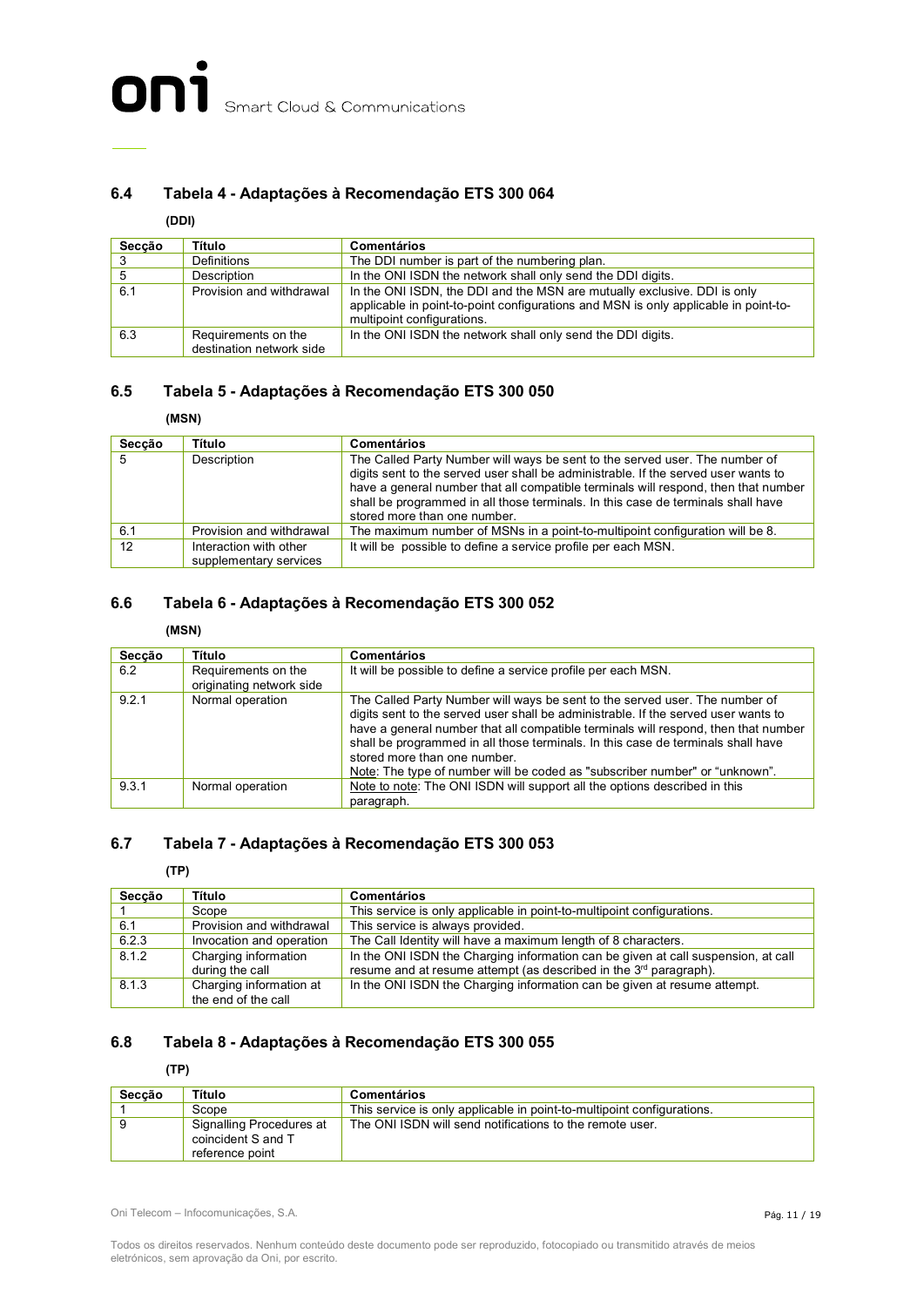#### **6.9 Tabela 9 - Adaptações à Recomendação ETS 300 059**

**(SUB)**

| Seccão | Título                           | Comentários                                                                                                              |
|--------|----------------------------------|--------------------------------------------------------------------------------------------------------------------------|
| 8.12   | Malicious call<br>identification | The "Calling Subaddress Information" (if provided by the calling user) will be registered<br>when the MCID is activated. |

#### **6.10 Tabela 11 - Adaptações à Recomendação ETS 300 089**

**(CLIP)**

| Secção  | Título                                      | <b>Comentários</b>                                                                                                                                                                                                                                                                                                                                                                                                                                                                                                                                       |
|---------|---------------------------------------------|----------------------------------------------------------------------------------------------------------------------------------------------------------------------------------------------------------------------------------------------------------------------------------------------------------------------------------------------------------------------------------------------------------------------------------------------------------------------------------------------------------------------------------------------------------|
| 5.      | Description                                 | In the ONI ISDN, the verification of the calling number at the calling side will be done<br>as follows:<br>The network will check if the number has the length and the coding correct and if<br>it is within the range specified for the interface.<br>In the case of positive checking the network will pass the number, coding the<br>screening indicator as "user provided, verified and passed".<br>In the case of negative checking the network will send the default calling number,<br>٠<br>coding the screening indicator as "network provided". |
| 6.2.3.1 | Calling User Side                           | In the ONI ISDN, in the case of the calling user not being an ISDN user, but being<br>connected to a Digital Exchange, its number should be transferred to the called user,<br>with the indication of "presentation allowed". Besides, in the case that the analog<br>subscriber wants it should be possible to restrict the number presentation on a<br>permanent basis                                                                                                                                                                                 |
| 7.1     | Interworking with non-<br>ISDN's            | In the ONI ISDN, in the case of the calling user not being an ISDN user, but being<br>connected to a Digital Exchange, its number should be transferred to the Called user<br>with the indication of "presentation allowed". Besides, in the case that the analog<br>subscriber wants, it should be possible to restrict the number presentation on a<br>permanent basis.                                                                                                                                                                                |
| 8.5.2   | Calling Line Identification<br>Restriction  | In the ONI ISDN there will exist the override category.                                                                                                                                                                                                                                                                                                                                                                                                                                                                                                  |
| Annex A | Two calling party number<br>delivery option | The ONI ISDN will allow the selection of the calling party to generate/display.                                                                                                                                                                                                                                                                                                                                                                                                                                                                          |

#### **6.11 Tabela 12 – Adaptações à Recomendação ETS 300 092**

**(CLIP)**

| Secção | Título                     | <b>Comentários</b>                                                                     |
|--------|----------------------------|----------------------------------------------------------------------------------------|
| 5      | Description                | In the network-to-user direction of the destination network, the Calling party number  |
|        |                            | shall be coded as follows:                                                             |
|        |                            | Local Calls:                                                                           |
|        |                            | Type of number: Subscriber number                                                      |
|        |                            | Numbering plan. id.: ISDN/Telephony numbering plan E164/E163                           |
|        |                            | Number digits: <subscriber number=""></subscriber>                                     |
|        |                            | National Calls:                                                                        |
|        |                            | Type of number: unknown                                                                |
|        |                            | Numbering plan id.: unknown                                                            |
|        |                            | Number digits: <esc code1+national="" number=""></esc>                                 |
|        |                            | International Calls:                                                                   |
|        |                            | Type of number: unknown                                                                |
|        |                            | Numbering plan id.: unknown                                                            |
|        |                            | Number digits: <esc code2+international="" number=""></esc>                            |
|        |                            | Esc code $1 = 0$                                                                       |
|        |                            | $\text{Esc code2} = 00$                                                                |
|        |                            | The esc codes shall be administrable.                                                  |
| 6.2    | Requirements on the        | In the ONI ISDN no "special arrangement" will exist.                                   |
|        | originating network side   |                                                                                        |
| 9.3.1  | Normal Procedures          | Note to the first Note: This situation can occur in some interworking scenarios.       |
|        |                            | Note to Note 7 of Table 1: In the ONI ISDN the coding of the Numbering Plan Identifier |
|        |                            | as "unknown" can occur in some interworking situations.                                |
| 9.4    | Actions at the originating | In the ONI ISDN no "special arrangement" will exist. The Calling Party Number, when    |
|        | local exchange with a      | user provided and the generation of two Calling Party numbers, does not apply, shall   |
|        | special arrangement        | be screened.                                                                           |

Oni Telecom – Infocomunicações, S.A.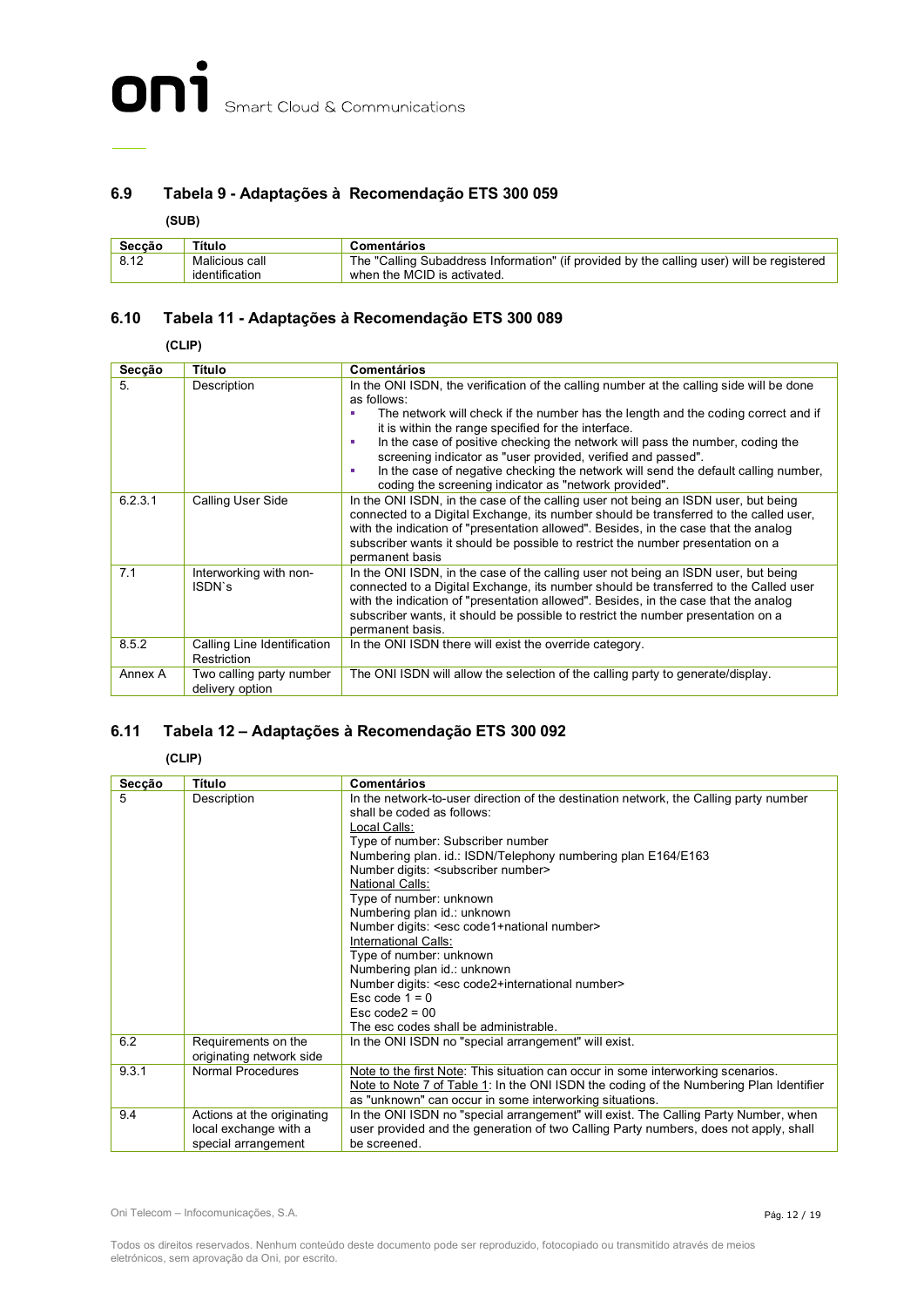

| Secção  | Título                                                              | <b>Comentários</b>                                                                                                                                                                                                                                                                                                                                                                    |
|---------|---------------------------------------------------------------------|---------------------------------------------------------------------------------------------------------------------------------------------------------------------------------------------------------------------------------------------------------------------------------------------------------------------------------------------------------------------------------------|
| 11      | Interaction with other<br>networks                                  | The first option is applied. In the case of the calling user not being an ISDN user, but<br>being connected to a Digital Exchange, its number should be transferred to the Called<br>user with the indication of "presentation allowed". Besides, in the case that the analog<br>subscriber wants, it should be possible to restrict the number presentation on a<br>permanent basis. |
| Annex B | Two Calling party<br>number information<br>elements delivery option | The ONI ISDN will allow the selection of the calling party to generate/display.                                                                                                                                                                                                                                                                                                       |

#### **6.12 Tabela 13 – Adaptações à Recomendação ETS 300 090**

**(CLIR)**

| Secção | Título                                      | Comentários                                                                                                                                         |
|--------|---------------------------------------------|-----------------------------------------------------------------------------------------------------------------------------------------------------|
| 6.1    | Provision and withdrawal                    | In the ONI ISDN all the subscription options of table 1 will be provided.                                                                           |
| 6.2    | Normal Procedures                           | In the ONI ISDN the override category will exist.                                                                                                   |
|        | Intercommunication<br>considerations        | The Originating Exchange will send all the information identifying the calling user,<br>independently of the value of the "presentation indicator". |
| 8.5.1  | Calling line identification<br>presentation | The CLIP service takes precedence over the CLIR when the called user has "override"<br>category".                                                   |

#### **6.13 Tabela 14 – Adaptações à Recomendação ETS 300 093**

**(CLIR)**

| Secção | Título                 | Comentários                                                                          |
|--------|------------------------|--------------------------------------------------------------------------------------|
|        | Interaction with other | The Originating exchange will send all the information identifying the calling user, |
|        | networks               | independently of the value of the "presentation indicator".                          |

#### **6.14 Tabela 15 –Adaptações à Recomendação ETS 300 094**

#### **(COLP)**

| Seccão | Título                            | Comentários                                             |
|--------|-----------------------------------|---------------------------------------------------------|
| 8.5.4  | Connected Line                    | In the ONI ISDN there will exist the override category. |
|        | <b>Identification Restriction</b> |                                                         |
| 8.9    | Direct Dialing In                 | In the ONI ISDN no "special arrangement" will exist.    |
| 8.10   | Diversion services                | In the ONI ISDN there will exist the override category. |
| 8.13   | <b>Multiple Subscriber</b>        | In the ONI ISDN no "special arrangement" will exist.    |
|        | Number                            |                                                         |

#### **6.15 Tabela 16 – Adaptações à Recomendação ETS 300 097**

#### **(COLP)**

| Secção | Título                   | <b>Comentários</b>                                                                      |
|--------|--------------------------|-----------------------------------------------------------------------------------------|
| 5      | Description              | In the network-to-user direction of the originating network, the Connected party number |
|        |                          | shall be coded as follows:                                                              |
|        |                          | Local Calls:                                                                            |
|        |                          | Type of number: Subscriber number                                                       |
|        |                          | Numbering plan. id.: ISDN/Telephony numbering plan E164/E163                            |
|        |                          | Number digits: <subscriber number=""></subscriber>                                      |
|        |                          | National Calls:                                                                         |
|        |                          | Type of number: unknown                                                                 |
|        |                          | Numbering plan id.: unknown                                                             |
|        |                          | Number digits: <esc code1+national="" number=""></esc>                                  |
|        |                          | International Calls:                                                                    |
|        |                          | Type of number: unknown                                                                 |
|        |                          | Numbering plan id.: unknown                                                             |
|        |                          | Number digits: <esc code2+international="" number=""></esc>                             |
|        |                          | Esc code $1 = 0$                                                                        |
|        |                          | $\text{Esc code2} = 00$                                                                 |
|        |                          | The esc codes shall be administrable.                                                   |
| 6.3    | Requirements on the      | In the ONI ISDN no "special arrangement" will exist.                                    |
|        | destination network side |                                                                                         |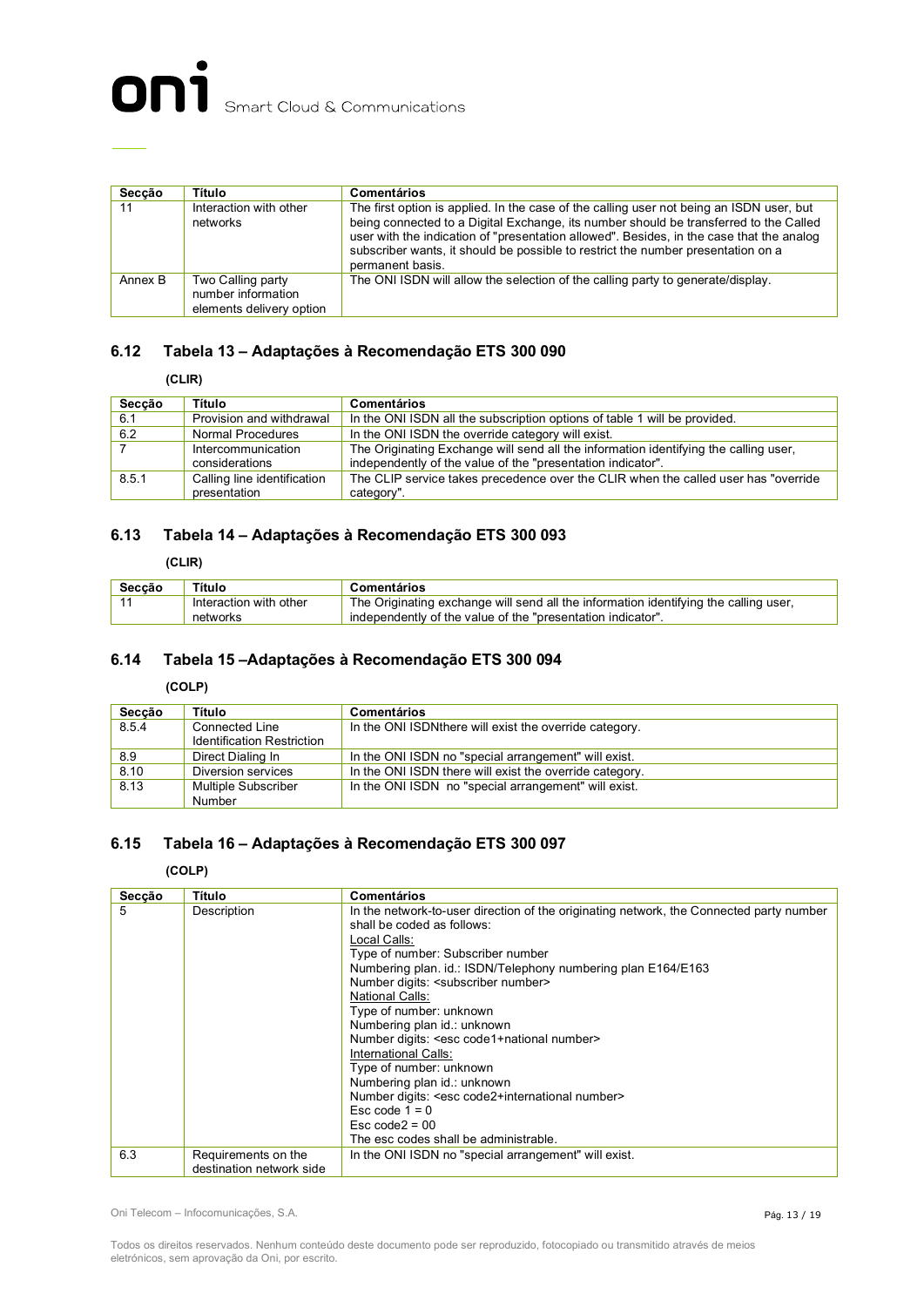| Seccão | Título                                                                     | <b>Comentários</b>                                                                                                                                        |
|--------|----------------------------------------------------------------------------|-----------------------------------------------------------------------------------------------------------------------------------------------------------|
| 9.4    | Actions at the destination<br>local exchange with a<br>special arrangement | In the ONI ISDN no "special arrangement" will exist. The Connected arty Number shall<br>be screened.                                                      |
| 11     | Interaction with other<br>networks                                         | The Destination Exchange will send always all the information identifying the called<br>user, independently of the value of the "presentation indicator". |

#### **6.16 Tabela 17 – Adaptações à Recomendação ETS 300 095**

**(COLR)**

| Secção | Título                      | <b>Comentários</b>                                                                       |
|--------|-----------------------------|------------------------------------------------------------------------------------------|
| 6.1    | Provision and withdrawal    | In the ONI ISDN all the subscription options of table 1 will be provided.                |
| 6.2    | Normal Procedures           | In the ONI ISDN the override category will exist.                                        |
|        | Intercommunication          | In the ONI ISDN, the Destination considerations Exchange will send all the information   |
|        |                             | identifying the called user, independently of the value of the "presentation indicator". |
| 8.5.1  | Calling line identification | The COLP service takes precedence over the COLR when the calling user has the            |
|        | presentation                | "override category".                                                                     |

#### **6.17 Tabela 18 – Adaptações à Recomendação ETS 300 098**

**(COLR)**

| Secção | Título                 | Comentários                                                                         |
|--------|------------------------|-------------------------------------------------------------------------------------|
|        | Interaction with other | The Destination Exchange will send all the information identifying the called user, |
|        | networks               | independently of the value of the "presentation indicator".                         |

#### **6.18 Tabela 19 – Adaptações à Recomendação ETS 300 128**

#### **(MCID)**

| Secção | Título                    | <b>Comentários</b>                                                                      |
|--------|---------------------------|-----------------------------------------------------------------------------------------|
| 5      | Description               | The calling party subaddress (if provided by the calling user) will be registered.      |
|        |                           | Note to the last §: Applicable.                                                         |
| 6.1    | Provision and withdrawal  | The following options are provided for the subscription of MCID:                        |
|        |                           | a) Manual invocation per call.                                                          |
|        |                           | b) Automatic invocation for calls not answered.                                         |
|        |                           | c) Automatic invocation only during certain periods of the day (e.g. night hours).      |
| 6.2.3  | Invocation and operation  | Note to the 6th $\S$ : The two options shall apply.                                     |
|        |                           | Note to the Note: The MCID can be invocated within a certain period after calling user  |
|        |                           | has released the call, but never after the release by the "served user". That period of |
|        |                           | time shall be administrable.                                                            |
| 7.2    | Interworking with Private | In The ONI ISDN no "special arrangement" will exist.                                    |
|        | <b>ISDNs</b>              |                                                                                         |
| 8.14   | Sub-addressing            | In the ONI ISDN the Calling Party Subaddress (if provided by the calling user, will be  |
|        |                           | registered).                                                                            |

#### **6.19 Tabela 20 – Adaptações à Recomendação ETS 300 130**

**(MCID)**

| Secção | Título                   | <b>Comentários</b>                                                                                                                                                             |
|--------|--------------------------|--------------------------------------------------------------------------------------------------------------------------------------------------------------------------------|
| 6.1    | Provision and withdrawal | The followinnng options are provided for the subscription of MCID:                                                                                                             |
|        |                          | a) Manual invocation per call.                                                                                                                                                 |
|        |                          | b) Automatic invocation for calls not answered.                                                                                                                                |
|        |                          | c) Automatic invocation only during certain periods of the day (e.g. night hours).                                                                                             |
| 9.2.1  | Normal Operation         | The ONI ISDN will support besides the functional mode, the keypad mode according to<br>"Especificações e Condições Técnicas para a Ativação de Funcionalidades por<br>Kevpad". |

Oni Telecom – Infocomunicações, S.A.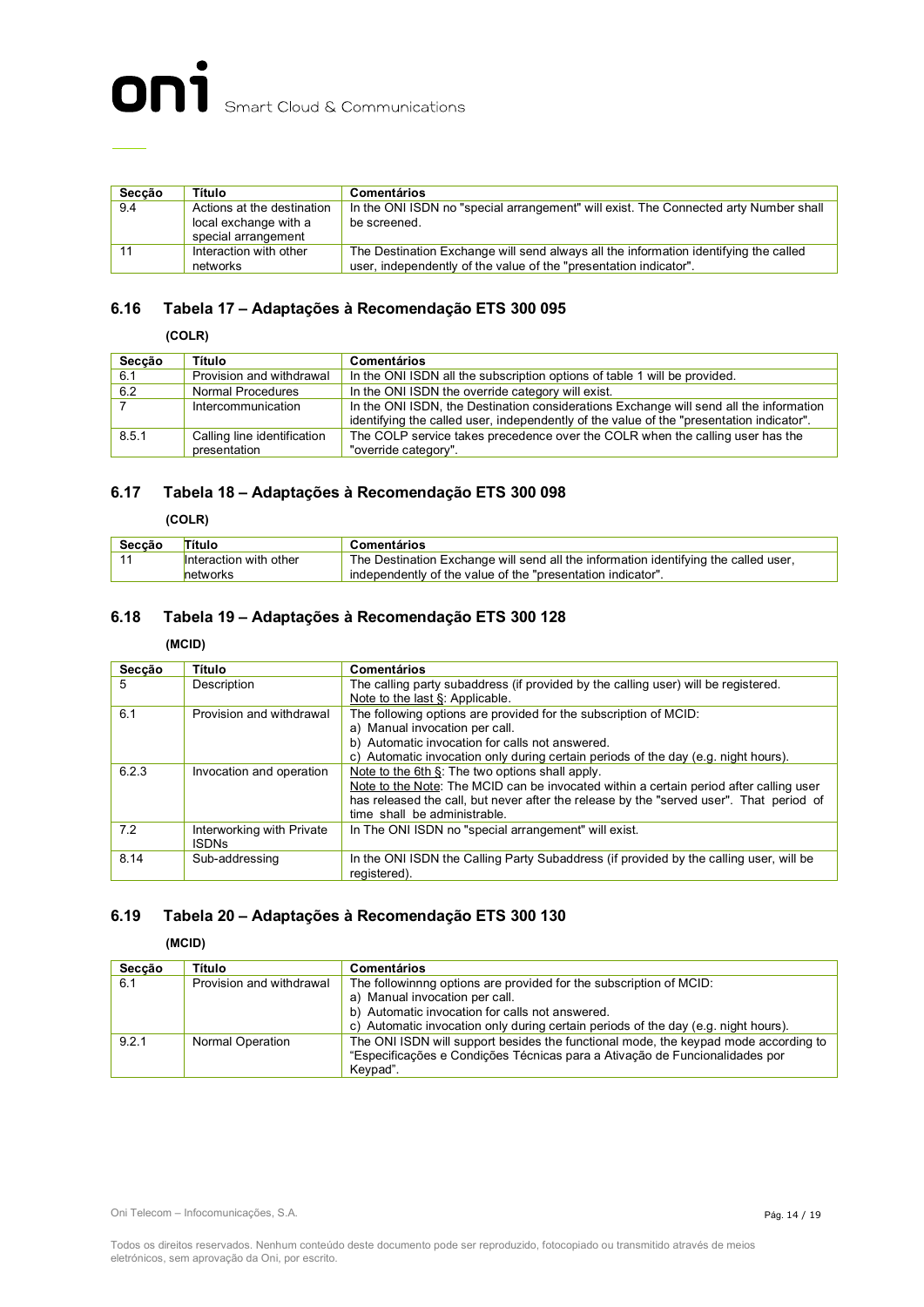#### **6.20 Tabela 21 – Adaptações à Recomendação ETS 300 056**

#### **(CW)**

| Secção  | Título                        | <b>Comentários</b>                                                                                                                                                                                                                                                                                                                            |
|---------|-------------------------------|-----------------------------------------------------------------------------------------------------------------------------------------------------------------------------------------------------------------------------------------------------------------------------------------------------------------------------------------------|
| 3       | Definitions                   | The T2 timer shall be administrable. As a default, its value shall be equal to the T301<br>timer of basic call control.                                                                                                                                                                                                                       |
| 6.1     | Provision and withdrawal      | The CW shall be provided on a subscription basis and also generally available.<br>Note to Table 1: The options shall be administrable.<br>Note to Table 2: The options shall be administrable.<br>Note to the last §: The T2 timer shall be administrable. As a default, its value shall be<br>equal to the T301 timer of basic call control. |
| 6.2.3.1 | Interface resources in<br>use | Note to the 2nd §: In the ONI ISDN an indication of call waiting will be given.                                                                                                                                                                                                                                                               |
| 8.10.2  | Call forwarding busy          | When the served user has an incoming call waiting, and no channels available, a<br>NDUB condition shall result.                                                                                                                                                                                                                               |

#### **6.21 Tabela 22 – Adaptações à Recomendação ETS 300 058**

**(CW)**

| Seccão  | Título                   | <b>Comentários</b>                                                                       |
|---------|--------------------------|------------------------------------------------------------------------------------------|
| 6.1     | Provision and withdrawal | The CW shall be administrable on a subscription basis and also generally available.      |
| 9.5.1.1 | Network determined user  | Note to 18 and 28: The T-CW timer shall be administrable. As a default, its value shall  |
|         | busy                     | be equal to the T301 timer of basic call control.                                        |
|         |                          | Note to the last §: A notification indicator will be sent to the calling user.           |
| 10.1    | Service user is on a     | Note to the Note: The ONI ISDN will support the sending of the notification to the       |
|         | private ISDN             | remote user.                                                                             |
| 10.2    | Calling user is on a     | The ONI ISDN will include a Notification Indicator I.E. in the alerting message.         |
|         | private ISDN             |                                                                                          |
| 13      | Parameter values         | Note to the last §: The T-CW timer shall be administrable. As a default, its value shall |
|         |                          | be equal to the T301 timer of basic call control.                                        |

#### **6.22 Tabela 23 - Adaptações à Recomendação ETS 300 139**

**(HOLD)**

| Secção  | Título                   | <b>Comentários</b>                                                                        |
|---------|--------------------------|-------------------------------------------------------------------------------------------|
| 6.1     | Provision and withdrawal | In the case of subscription of the CW and 3PTY supplementary services, the                |
|         |                          | HOLD Supplementary Service will be given together.                                        |
| 6.2.3.1 | Hold request             | Note to the 1st $\S$ : The call can be put in hold in the $(N10)$ active state or in call |
|         |                          | delivered state (N4).                                                                     |
|         |                          | Note to the Note: The ONI ISDN will support the sending of a notification to the          |
|         |                          | remote user, according to the § 7 of the recommendation ETS 300196.                       |
| 6.2.3.2 | Retrieve request         | Note to the Note: The ONI ISDN will support the sending of a notification to the          |
|         |                          | remote user, according to the §7 of the recommendation ETS 300196.                        |

#### **6.23 Tabela 24 - Adaptações à Recomendação ETS 300 141**

**(HOLD)**

| Secção | Título                   | <b>Comentários</b>                                                                                                               |
|--------|--------------------------|----------------------------------------------------------------------------------------------------------------------------------|
| 6.1    | Provision and withdrawal | In the case of subscription of the CW and 3PTY Supplementary Services, the<br>HOLD Supplementary Service will be given together. |
|        |                          |                                                                                                                                  |
| -9     | Signalling procedures at | In the ONI ISDN the HOLD can be invoked in the Active State (N10) or in the Call                                                 |
|        | the S and T reference    | Delivered State (N4).                                                                                                            |
|        | point                    |                                                                                                                                  |
| 9.2.1  | Normal operation         | Note to the Note: The ONI ISDN will support the sending of a notification to the                                                 |
|        |                          | remote user according to the § 7 of the recommendation ETS 300196.                                                               |
| 9.4.1  | Normal operation         | Note to the Note: The ONI ISDN will support the sending of a notification to the                                                 |
|        |                          | remote user according to the § 7 of the recommendation ETS 300196.                                                               |

Oni Telecom – Infocomunicações, S.A.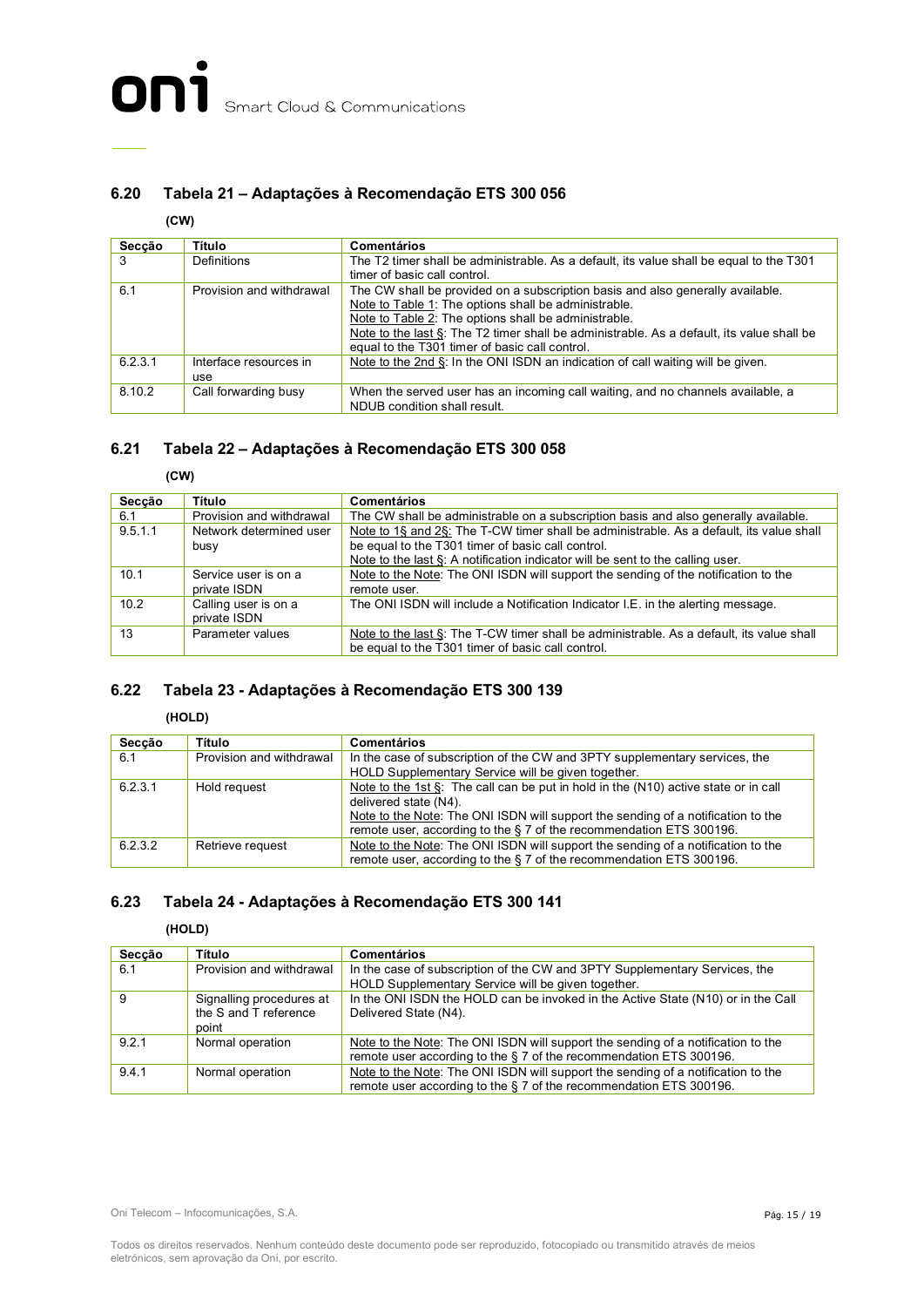

#### **6.24 Tabela 25 - Adaptações à Recomendação ETS 300 136**

**(CUG)**

| Seccão | Título                   | Comentários                                                                              |
|--------|--------------------------|------------------------------------------------------------------------------------------|
|        | Provision and withdrawal | In the ONI ISDN all the subscription options of Tables 1A and 1B will be<br>implemented. |

#### **6.25 Tabela 26 - Adaptações à Recomendação ETS 300 138**

**(CUG)**

| Secção | Título                   | <b>Comentários</b>                                                                                                                                                                |
|--------|--------------------------|-----------------------------------------------------------------------------------------------------------------------------------------------------------------------------------|
| 5      | Description              | The CUG shall be associated, on a subscription basis, to the following options:                                                                                                   |
|        |                          | a single bearer service or teleservice<br>a set of bearer services (e.g. speech and 3,1 kHz audio) or teleservices<br>combinations of bearer services with teleservices           |
|        |                          | according to the table included in annex 1.<br>The number of digits for the CUG index will be 2. The maximum number of CUGs<br>allocated to an individual subscriber will be 100. |
| 6.1    | Provision and withdrawal | In the ONI ISDN all the subscription options of Tables 1 and 2 will be implemented.                                                                                               |

#### **6.26 Tabela 27 - Adaptações à Recomendação ETS 300 183**

#### **(CONF)**

| Secção  | Título                       | <b>Comentários</b>                                                            |
|---------|------------------------------|-------------------------------------------------------------------------------|
|         | Description                  | It will be possible to invoke the CONF supplementary service from an existing |
|         |                              | active call.                                                                  |
| 6.1     | Provision and Withdrawal     | The maximum number of conferees allowed in a conference will be 8.            |
| 6.2.3.5 | Notification of participants | The ONI ISDN will support the transfer of notifications.                      |
| 8.1.1   | AOC, charging information    | The ONI ISDN will support the sending of the charging rate for the use of the |
|         | at Call Setup Time           | Conference bridge to the Conference controller.                               |

#### **6.27 Tabela 28 - Adaptações à Recomendação ETS 300 185**

**(CONF)**

| Seccão | Título      | Comentários                                                                            |
|--------|-------------|----------------------------------------------------------------------------------------|
|        | Description | Note to the $1^{st}$ §: The CONF can be invoked from the idle state, and also from the |
|        |             | active state.                                                                          |

#### **6.28 Tabela 32 - Adaptações à Recomendação ETS 300 182**

**(AOC)**

| Secção  | Título           | <b>Comentários</b>                                                    |
|---------|------------------|-----------------------------------------------------------------------|
| 6.1     | Provision and    | The two subscription options of Table 1                               |
|         | Withdrawal       | will be supported.                                                    |
| 7.1     | General          | In the ONI ISDNit will be possible to administer the type of charging |
|         |                  | information to send to the user.                                      |
|         |                  | Information like units, currency and rate shall apply.                |
| 9.2.1.1 | Normal operation | Note to the 5th §: The type of charging information will be           |
|         |                  | AOCSCurrencyInfoList.                                                 |
| 9.2.2.1 | Normal operation | In the case a) the type of charging information will be               |
|         |                  | AOCSCurrencyInfoList.                                                 |
|         |                  | In the case b) the type of charging information will be               |
|         |                  | AOCDChargingUnitInfo by default and                                   |
|         |                  | AOCDCurrencyInfo by administration.                                   |
| 9.2.3.1 | Normal operation | The type of charging information will be                              |
|         |                  | AOCDChargingUnitInfo or                                               |
|         |                  | AOCEChargingUnitInfo, by default and                                  |

Oni Telecom – Infocomunicações, S.A.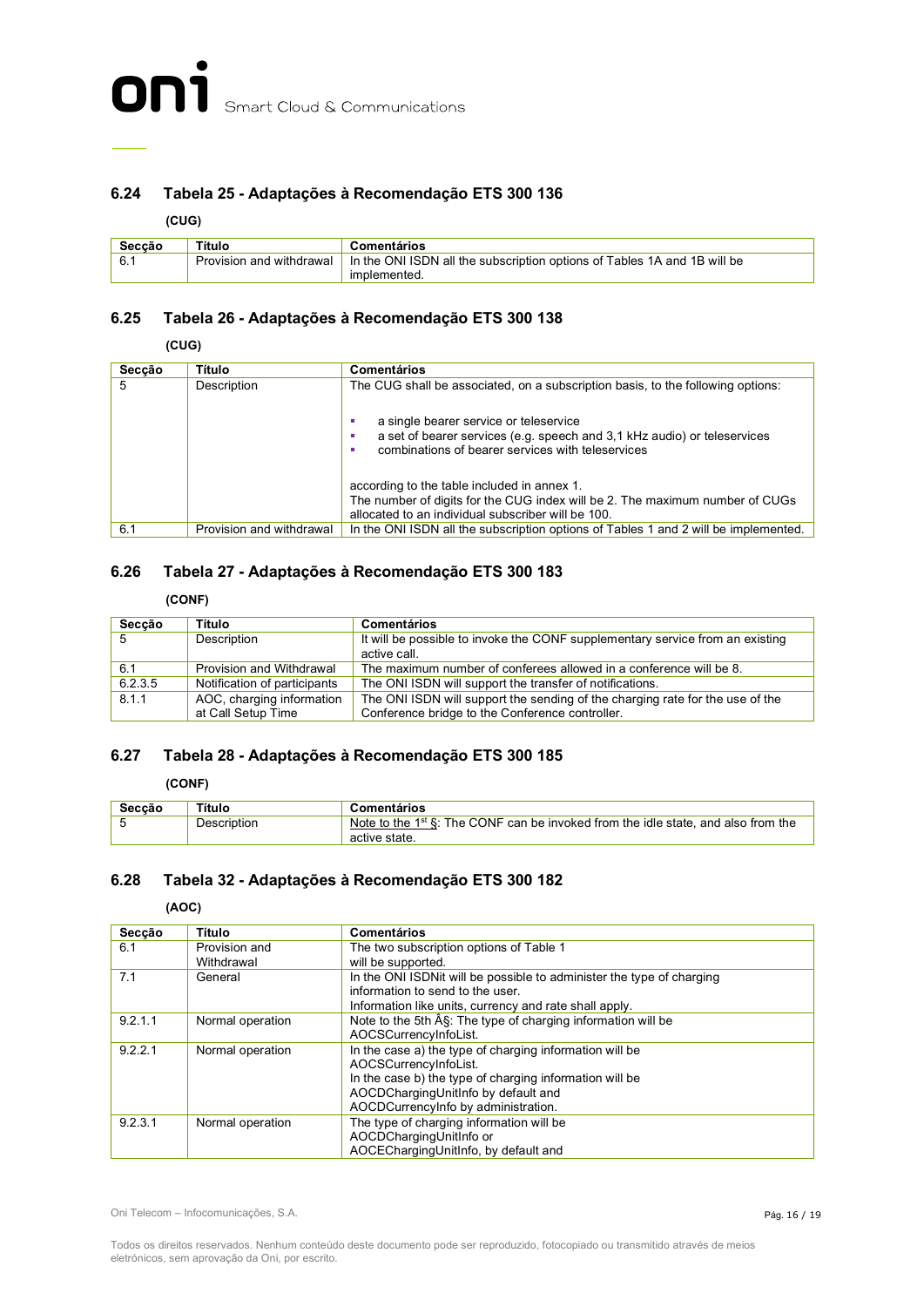

| Secção  | Título                        | <b>Comentários</b>                                                    |
|---------|-------------------------------|-----------------------------------------------------------------------|
|         |                               | AOCDCurrencyInfov or                                                  |
|         |                               | AOCECurrencyInfo by administration.                                   |
| 9.2.3.2 | <b>Exceptional procedures</b> | Note to 3th §: For the AOC-D the type of charging information will be |
|         |                               | AOCDChargingUnitInfo by default and                                   |
|         |                               | AOCDCurrencyInfo by administration.                                   |
|         |                               | Note to 4th §: For the AOC-D the type of charging information will be |
|         |                               | AOCEChargingUnitInfo by default and                                   |
|         |                               | AOCECurrencyInfo by administration.                                   |
| 9.2.4.1 | Normal operation              | Note to 5th §: the type of charging                                   |
|         |                               | information will be                                                   |
|         |                               | AOCEChargingUnitInfo by default and                                   |
|         |                               | AOCECurrencyInfo by administration.                                   |

#### **6.29 Tabela 36 - Adaptações à Recomendação ETS 300 207**

#### **(Call Diversion)**

| Secção    | Título                                                         | <b>Comentários</b>                                                                                                                                                                                                             |
|-----------|----------------------------------------------------------------|--------------------------------------------------------------------------------------------------------------------------------------------------------------------------------------------------------------------------------|
| 5         | Description                                                    | The Call Diversion supplementary services shall be associated, on a subscription<br>basis, in terms of a forwarded-to-number as well as a type of call diversion, to the<br>following options:                                 |
|           |                                                                | a single bearer service or teleservice<br>٠<br>a set of bearer services (e.g. speech and 3,1 kHz audio) or teleservices<br>٠<br>combinations of bearer services with teleservices<br>٠                                         |
|           |                                                                | according to the table included in annex<br>1 <sup>1</sup>                                                                                                                                                                     |
|           |                                                                | Note to the 3rd $\xi$ : In the ONI ISDN there will be a subscription option to allow the<br>forwarding user to receive an indication that the call forwarding service is activated<br>each time an outgoing call is made.      |
| 6.1       | Provision and<br>Withdrawal                                    | Note to table 1: All the subscription options of table 1 are provided and can be<br>subscribed on a per basic service<br>basis.<br>Note to table 2: In the ONI ISDN the options concerning the following:<br>i) Clear the call |
|           |                                                                | ii) No action<br>iii) Clear the call.<br>The maximum number of diverted connections is 5.<br>The CFNR timer shall have the default value of 25s and shall be<br>administrable.                                                 |
| 7.2.1     | Coding of the<br>Notification indicator<br>information element | Partial rerouting is applicable.<br>The values of the Notification indicator IE should be mapped to the Display IE as<br>follows:                                                                                              |
|           |                                                                | Call is diverting - "Chamada reencaminhada"<br>Diversion activated - "Reencaminhamento ativo"                                                                                                                                  |
| 9.2       | Invocation and operation                                       | In the ONI ISDNa notification of forwarded call will be sent to the calling user,<br>served user (depending on the subscription) and to the forwarded-to user.                                                                 |
| 9.2.4.4.1 | Normal operation                                               | Note to 2nd §: The CFNR timer shall have the default value of 25s and shall be<br>administrable.<br>Note to the 9th and 10th §: The network option is "Clear the call on invocation".                                          |
| 9.2.4.5.1 | Normal operation                                               | Note to the 9th §: In the ONI ISDN the option is the second one.                                                                                                                                                               |
| 10.5.1    | Normal procedure                                               | Note to the 9th §: In the ONI ISDN the option is the second one.                                                                                                                                                               |

#### **6.30 Tabela 38 - Adaptações à Recomendação ETS 300 188**

#### **(3PTY)**

| Seccão  | Título                                  | Comentários                                                               |
|---------|-----------------------------------------|---------------------------------------------------------------------------|
| 6.2.3.4 | Information provided to<br>participants | Note to note: The ONI ISDN will send the notification to the remote user. |

Oni Telecom – Infocomunicações, S.A.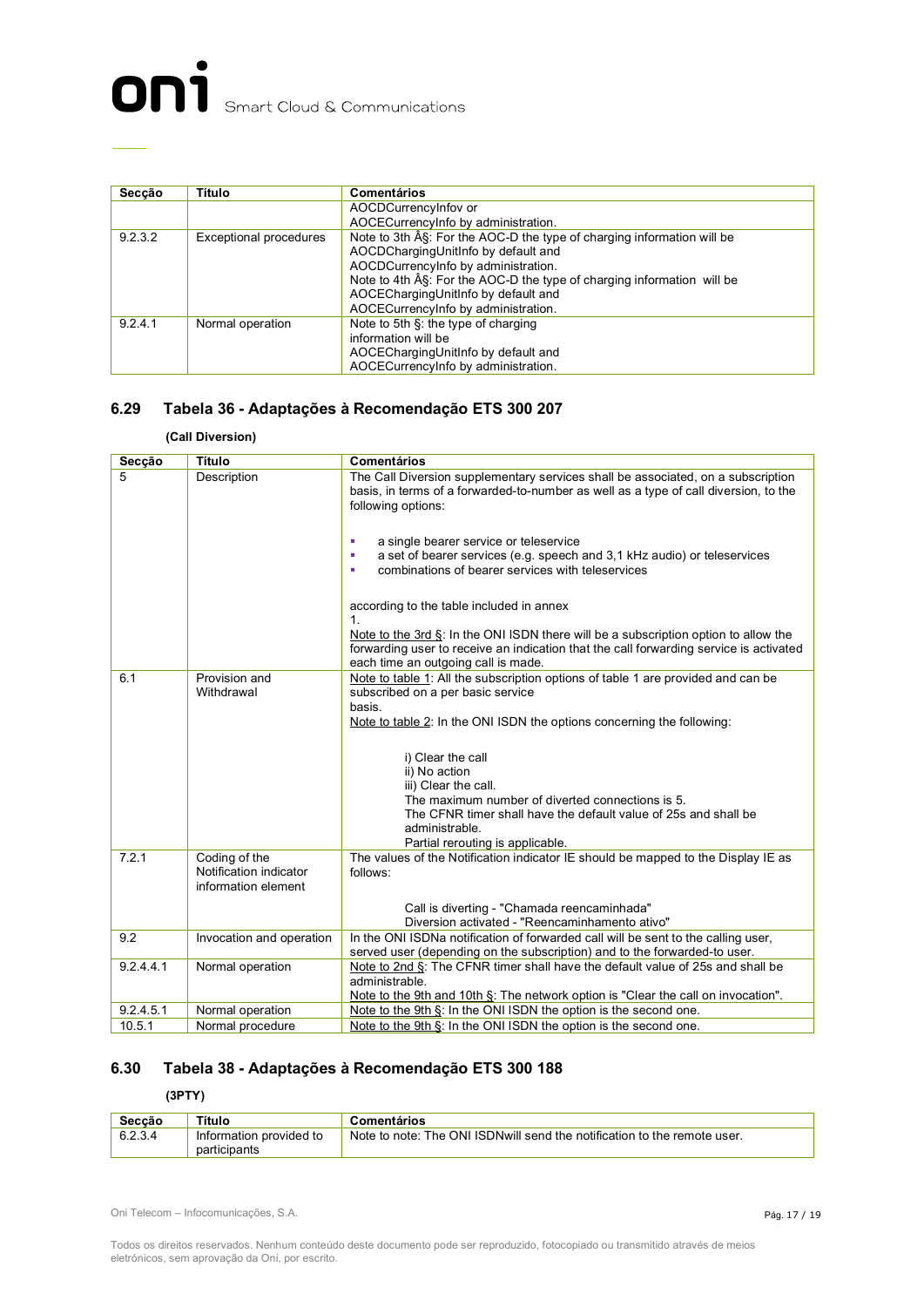#### **6.31 Tabela 39 - Adaptações à Recomendação ETS 300 284**

#### **(User-to-User Signalling)**

| Secção  | Título                               | <b>Comentários</b>                                                                                                                                                                     |
|---------|--------------------------------------|----------------------------------------------------------------------------------------------------------------------------------------------------------------------------------------|
| 5       | Description                          | Note to Note: The UUI has a maximum length of 128 octets.                                                                                                                              |
| 6.1     | Provision and<br>withdrawal          | In the ONI ISDN the UUS 1, 2 and 3 services can be subscribed individually or in any<br>combination.                                                                                   |
| 6.3.3   | Invocation and operation             | Note to the 2rd §: Under congestion conditions the network will reject services 2 and 3.<br>Note to the 3th §: In this situation the user receives a STATUS message with cause<br>#43. |
|         | Intercommunication<br>considerations | Note to the Note: The ONI ISDN will provide this interworking.                                                                                                                         |
| 8.10.1  | Call forwarding<br>unconditional     | Note to the Note: The UUI and/or the UUS requests will be forwarded.                                                                                                                   |
| 8.10.3  | Call forwarding no reply             | Note to the Note: The UUI and/or the UUS requests will be forwarded                                                                                                                    |
| 8.10.4  | Call deflection                      | Note to the Note: The UUI and/or the UUS requests will be forwarded.                                                                                                                   |
| Annex A | Interaction between                  | Note to the Note of Table A.1: The UUI and/or the UUS requests will be forwarded.                                                                                                      |
|         | User-to-user signalling              |                                                                                                                                                                                        |
|         | and Call diversion                   |                                                                                                                                                                                        |
|         | services                             |                                                                                                                                                                                        |

#### **6.32 Tabela 40 - Adaptações à Recomendação ETS 300 286**

#### **(User-to-User Signalling)**

| Secção    | Título           | <b>Comentários</b>                                                                          |
|-----------|------------------|---------------------------------------------------------------------------------------------|
| 5         | Description      | Note to Note: The UUI has a maximum length of 128 octets.                                   |
| 6.1       | Provision and    | Note to the 1st $\S$ : The UUS 1, 2 and 3 services can be subscribed individually or in any |
|           | withdrawal       | combination.                                                                                |
| 9.1.2.2.1 | Normal operation | Note to the 8th §: In these conditions the network shall send the UUI to the calling user   |
|           |                  | in a PROGRESS message.                                                                      |
|           |                  | Note to the last §: In case when the DISCONNECT message is not acknowledged, the            |
|           |                  | UUI shall be repeated in the RELEASE message.                                               |
| 9.2.2.1   | Normal operation | The UUI can be received by the called user in the active phase of the call.                 |
| 9.2.2.2   | Exceptional      | The UUI can be received by the called Procedures user in the active phase of the call.      |

### **7. Modo pacote**

#### **ADAPTAÇÕES AO SUPORTE DE MODO PACOTE NO EQUIPAMENTO TERMINAL NA RDIS**

#### **7.1 Tabela 1 – Adaptações à norma ETS 300 007 Support of packet-mode terminal equipment by an ISDN**

| Seccão | Título              | ;omentàrios                                                                 |
|--------|---------------------|-----------------------------------------------------------------------------|
| 12221  | Service limitations | D-channel access will be supported on Basic Rate and Primary Rate Accesses. |